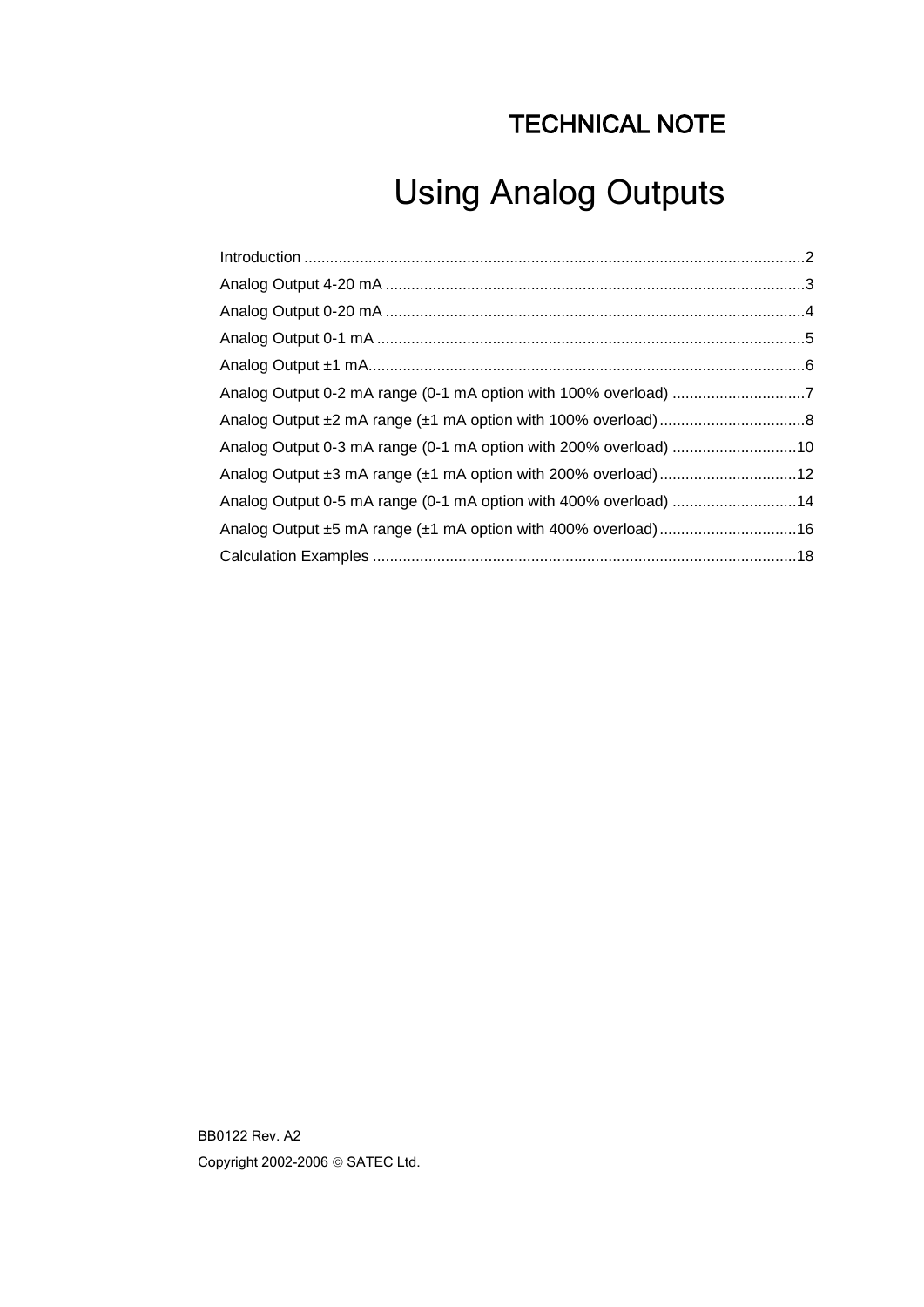### <span id="page-1-0"></span>**Introduction**

SATEC meters may be equipped with optional analog outputs that are programmable to provide a current proportional to selected measured electrical parameters.

The devices can be ordered with one of the following analog output options:

- 0-20 mA
- $-4-20 \text{ mA}$
- 0-1 mA/0-2 mA 0-1 mA option with 100% overload (regular 0-1 mA order)
- ±1 mA/±2 mA ±1 mA option with 100% overload (regular ±1 mA order)
- 0-1 mA/0-3 mA 0-1 mA option with 200% overload (special 0-1 mA order)
- ±1 mA /±3 mA ±1 mA option with 200% overload (special ±1 mA order)
- 0-1 mA/0-5 mA 0-1 mA option with 400% overload (special 0-1 mA order)
- ±1 mA /±5 mA ±1 mA option with 400% overload (special ±1 mA order)

You can find complete setup instructions in the corresponding Installation and Operation Manual for your meter. The purpose of this document is to provide guidelines for calculation of analog output currents and corresponding measured (real) parameters.

See the following tables for analog output scales and formulas for calculating analog output currents. The default output scales can be changed via the analog output setup from the meter front panel or through the supplemental PAS software.

Note that the output scales for 0-1 mA and ±1 mA analog outputs are always programmed for 0 mA and +1 mA regardless of the ordered current overload option (100%, 200% or 400%). If you wish to use the entire output range of 2 mA, 3 mA or 5 mA, depending on your order, set the analog output scales in your device as follows:

0-2 mA: set the 1 mA scale to 1/2 of the required full scale output for unidirectional parameters, and set the 0 mA scale to the negative full scale and the 1 mA scale to zero for bi-directional parameters.

±2 mA: set the 1 mA scale to 1/2 of the required full-scale output for both uni-directional and bi-directional parameters.

0-3 mA: set the 1 mA scale to 1/3 of the required full scale output for unidirectional parameters, and set the 0 mA scale to the negative full scale and the 1 mA scale to 1/3 of the negative full scale for bi-directional parameters.

±3 mA: set the 1 mA scale to 1/3 of the required full-scale output for both uni-directional and bi-directional parameters.

0-5 mA: set the 1 mA scale to 1/5 of the required full scale output for unidirectional parameters, and set the 0 mA scale to the negative full scale and the 1 mA scale to 1/5 of the negative full scale for bi-directional parameters.

±5 mA: set the 1 mA scale to 1/5 of the required full-scale output for both uni-directional and bi-directional parameters.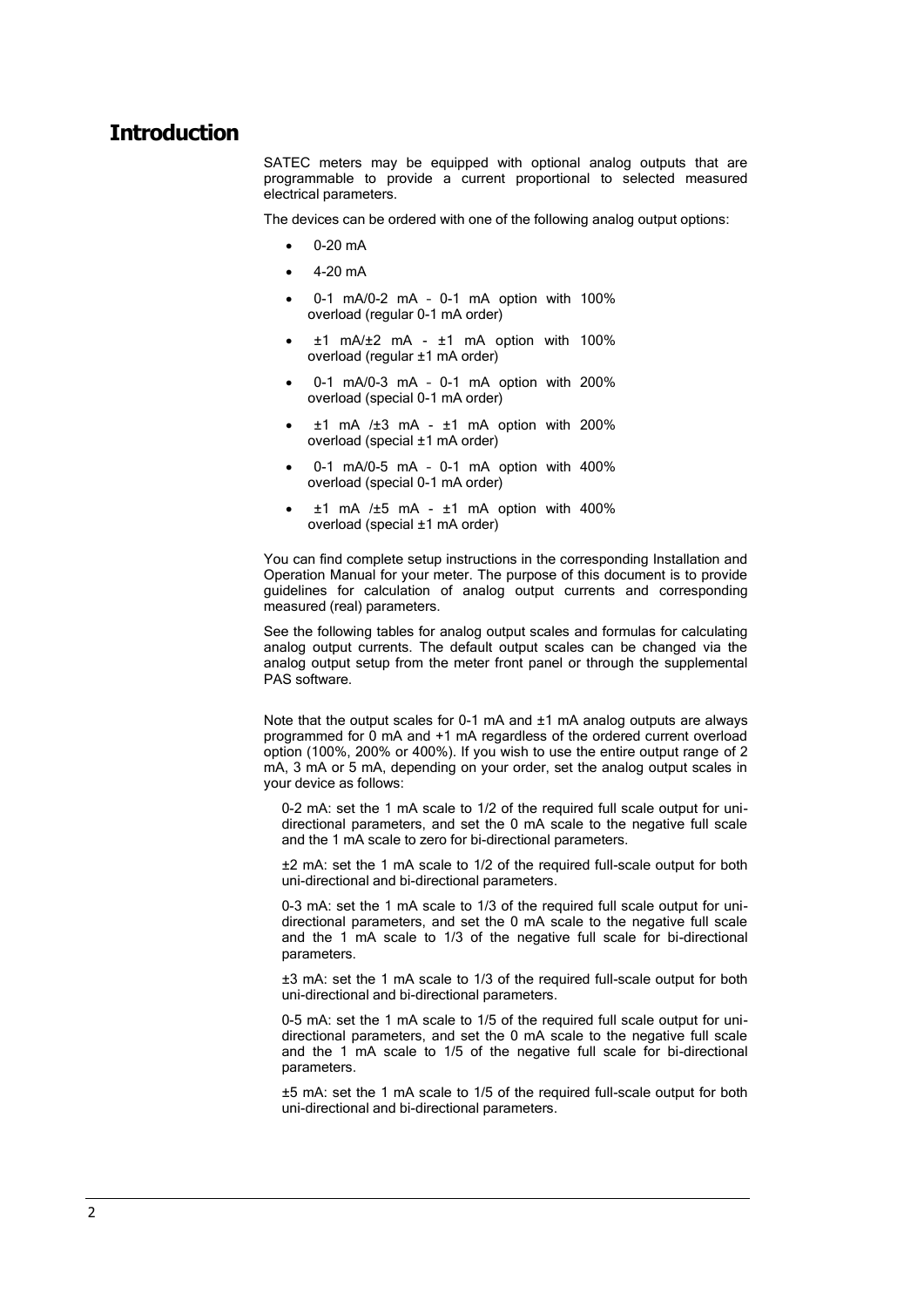### **Analog Output 4-20 mA**

<span id="page-2-0"></span>

| <b>Parameter</b><br>Programmable scales and typical<br>points, natural units             | Analog output, mA | Output current calculation, I <sub>AO</sub> , mA                                     | Real (measured) parameter<br>calculation                                                                      | <b>Notes</b>                              |
|------------------------------------------------------------------------------------------|-------------------|--------------------------------------------------------------------------------------|---------------------------------------------------------------------------------------------------------------|-------------------------------------------|
|                                                                                          |                   |                                                                                      |                                                                                                               |                                           |
| Voltage V<br>$\overline{0}$ V (Low scale, V <sub>low</sub> )                             | 4 mA              | $I_{AO} = \frac{(V_{REAL} - V_{LOW}) \times 16}{V_{HIGH} - V_{LOW}} + 4$             | $VREAL = \frac{(IAO - 4) \times (VHIGH - VLOW)}{16} + VLOW$                                                   |                                           |
| No PT<br>$1.2 \times 690 = 828V$ (High scale, $V_{\text{high}}$ )                        | 20 mA             |                                                                                      |                                                                                                               |                                           |
| Voltage<br>0 V (Low scale, V <sub>low</sub> )                                            | 4 mA              |                                                                                      |                                                                                                               | $K = PT$ ratio                            |
| via PT<br>144 $\times$ K, V (High scale, $V_{\text{high}}$ )                             | 20 <sub>m</sub> A |                                                                                      |                                                                                                               |                                           |
| 0 A (Low scale, $I_{low}$ )<br>Current I                                                 | 4 mA              | $I_{AO} = \frac{(I_{REAL} - I_{LOW}) \times 16}{I_{HIGH} - I_{LOW}} + 4$             | $I_{\text{REAL}} = \frac{(I_{\text{AO}} - 4) \times (I_{\text{HIGH}} - I_{\text{LOW}})}{16} + I_{\text{LOW}}$ | $I_p = CT$ primary current,               |
| $2 \times I_{p}$ , A (High scale, $I_{high}$ )                                           | 20 mA             |                                                                                      |                                                                                                               | Multiplier 2 for 100% overload            |
| Signed power<br>$-0.0$ (Low scale)                                                       | 4 mA              | For negative PF:                                                                     | If $PF < 12mA$ :                                                                                              |                                           |
| factor, PF<br>$-0.50$                                                                    | 8 mA              | $I_{AO} = 4 - PF_{REAL} x8$                                                          | $PFREAL = (4-IAO)/8$                                                                                          |                                           |
| $-0.99$                                                                                  | 11.88 mA          |                                                                                      |                                                                                                               |                                           |
| 1.00                                                                                     | 12 mA             | For positive PF:                                                                     | If $PF \geq 12mA$ :                                                                                           |                                           |
| 0.50<br>0.0 (High scale)                                                                 | 16 mA<br>20 mA    | $I_{AO}$ = 20 - PF <sub>REAL</sub> $\times 8$                                        | $PF_{REAL} = (20 - I_{AO})/8$                                                                                 |                                           |
| Lag and lead<br>0.00 (Low scale, PF <sub>low</sub> )                                     | 4 mA              |                                                                                      |                                                                                                               |                                           |
| power factor, PF                                                                         | 20 mA             | $\boxed{I_{AO} = \frac{(PF_{REAL} - PF_{LOW}) \times 16}{PF_{HIGH} - PF_{LOW}} + 4}$ | $PF_{REAL} = \frac{(I_{AO} - 4) \times (PF_{HIGH} - PF_{LOW})}{16} + PF_{LOW}$                                |                                           |
| 1.00 (High scale, PFhigh)                                                                |                   |                                                                                      |                                                                                                               |                                           |
| $\overline{0}$ Hz (Low scale, $f_{\text{low}}$ )<br>Frequency, f                         | 4 mA              | $I_{AO} = \frac{(f_{REAL} - f_{LOW}) \times 16}{f_{HIGH} - f_{LOW}} + 4$             | $f_{\text{REAL}} = \frac{(f_{\text{AO}} - 4) \times (f_{\text{HIGH}} - f_{\text{LOW}})}{16} + f_{\text{LOW}}$ |                                           |
| 100 Hz (High scale, f <sub>high</sub> )                                                  | 20 mA             |                                                                                      |                                                                                                               |                                           |
| Active power<br>$-(V_{high} \times I_{high} \times n)$ , kW (Low scale, $P_{low}$ )      | 4 mA              | $I_{AO} = \frac{(P_{REAL} - P_{LOW}) \times 16}{P_{HIGH} - P_{LOW}} + 4$             | $P_{\text{REAL}} = \frac{(I_{\text{AO}} - 4) \times (P_{\text{HIGH}} - P_{\text{LOW}})}{16} + P_{\text{LOW}}$ |                                           |
| kW, P<br>0 kW                                                                            | 12 mA             |                                                                                      |                                                                                                               | $I_{\text{high}} = 2 \times I_{\text{p}}$ |
| $V_{\text{high}} \times I_{\text{high}} \times n$ , kW (High scale, P <sub>high</sub> )  | 20 mA             |                                                                                      |                                                                                                               | n=3 for 3LN3, 4LN3 and 3BLN3              |
| Reactive power<br>As for active power                                                    |                   | $I_{AO} = \frac{(Q_{REAL} - Q_{LOW}) \times 16}{Q_{HIGH} - Q_{LOW}} + 4$             | $Q_{REAL} = \frac{(I_{AO} - 4) \times (Q_{HIGH} - Q_{LOW})}{16} + Q_{LOW}$                                    | configurations,                           |
| kvar, Q                                                                                  |                   |                                                                                      |                                                                                                               | n=2 for other configurations              |
| 0 kVA (Low scale, Slow)<br>Apparent power                                                | 4 mA              |                                                                                      | $S_{REAL} = \frac{(I_{AO} - 4) \times (S_{HIGH} - S_{LOW})}{16} + S_{LOW}$                                    |                                           |
| kVA, S<br>$(V_{high} \times I_{high} \times n)/2$ , kVA                                  | 12 mA             | $I_{AO} = \frac{(S_{REAL} - S_{LOW}) \times 16}{S_{HIGH} - S_{LOW}} + 4$             |                                                                                                               |                                           |
| $V_{\text{high}} \times I_{\text{high}} \times n$ , kVA (High scale, S <sub>high</sub> ) | 20 mA             |                                                                                      |                                                                                                               |                                           |
| Power demand<br>As for apparent power                                                    |                   |                                                                                      |                                                                                                               |                                           |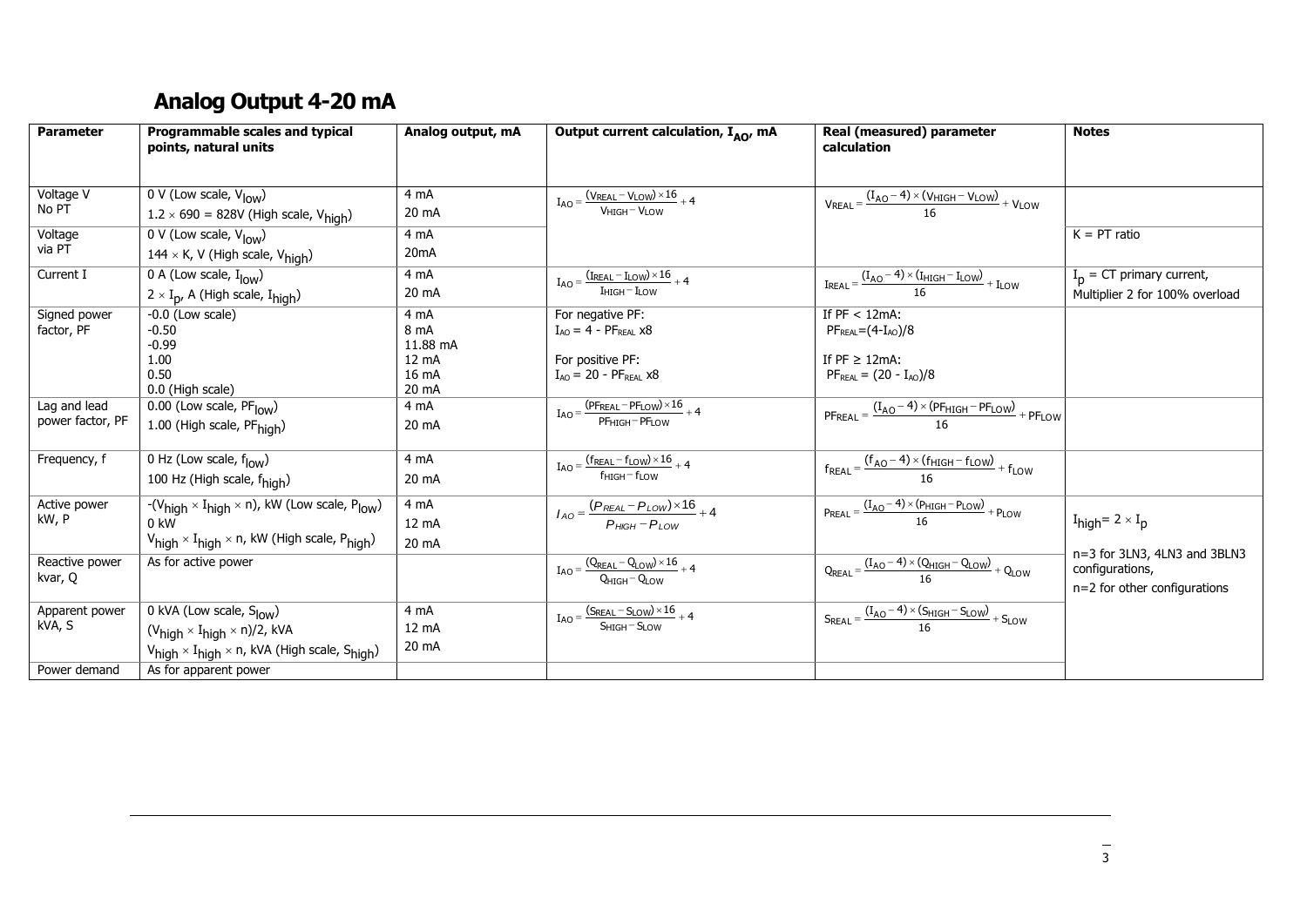## **Analog Output 0-20 mA**

<span id="page-3-0"></span>

| <b>Parameter</b>                 | Programmable scales and typical<br>points, natural units                                                                                                                 | <b>Analog</b><br>output,<br>mA                                                       | <b>Output current calculation,</b><br>$I_{AO}$ , mA                                                                     | <b>Real (measured) parameter</b><br>calculation                                                         | <b>Notes</b>                                                 |
|----------------------------------|--------------------------------------------------------------------------------------------------------------------------------------------------------------------------|--------------------------------------------------------------------------------------|-------------------------------------------------------------------------------------------------------------------------|---------------------------------------------------------------------------------------------------------|--------------------------------------------------------------|
| Voltage, V<br>No PT              | 0 V (Low scale, V <sub>low</sub> )<br>$1.2 \times 690 = 828V$ (High scale, V <sub>high</sub> )                                                                           | 0 <sub>m</sub> A<br>20 <sub>m</sub> A                                                | $I_{AO} = \frac{(V_{REAL} - V_{LOW}) \times 20}{V_{HIGH} - V_{LOW}}$                                                    | $V_{REAL} = \frac{I_{AO} \times (V_{HIGH} - V_{LOW})}{20} + V_{LOW}$                                    |                                                              |
| Voltage<br>via PT                | 0 V (Low scale, $V_{low}$ )<br>144 $\times$ K, V (High scale, $V_{high}$ )                                                                                               | 0 <sub>m</sub> A<br>20 <sub>m</sub> A                                                |                                                                                                                         |                                                                                                         | $K = PT$ ratio                                               |
| Current, I                       | 0 A (Low scale, $I_{\text{low}}$ )<br>$2 \times I_{p}$ , A (High scale, $I_{high}$ )                                                                                     | 0 <sub>m</sub> A<br>20 <sub>m</sub> A                                                | $I_{AO} = \frac{(I_{REAL} - I_{LOW}) \times 20}{I_{AO}}$<br>IHIGH-ILOW                                                  | $I_{REAL} = \frac{I_{AO} \times (I_{HIGH} - I_{LOW})}{20} + I_{LOW}$                                    | $I_p$ =CT primary current,<br>Multiplier 2 for 100% overload |
| Signed power<br>factor, PF       | $-0.0$ (Low scale)<br>$-0.50$<br>$-0.99$<br>1.00<br>0.50<br>0.0 (High scale)                                                                                             | 0 <sub>m</sub> A<br>5 <sub>mA</sub><br>9.9 mA<br>10 mA<br>15 mA<br>20 <sub>m</sub> A | For negative PF:<br>$I_{AO}$ = - PF <sub>REAL</sub> $\times$ 10<br>For positive PF:<br>$I_{AO}$ = 20 - $PF_{REAI}$ x 10 | If $PF < 10$ mA:<br>$PFREAL = -IAO/10$<br>If $PF \ge 10$ mA:<br>$PF_{REAL} = (20 - I_{AO})/10$          |                                                              |
| Lag and lead<br>power factor, PF | $0.00$ (Low scale, PF $_{low}$ )<br>1.00 (High scale, PFhigh)                                                                                                            | 0 <sub>mA</sub><br>20 <sub>m</sub> A                                                 | $I_{AO} = \frac{(PF_{REAL} - PF_{LOW}) \times 20}{T}$<br>PF <sub>HIGH</sub> -PFLOW                                      | $PF_{REAL} = \frac{IAO \times (PF_{HIGH} - PF_{LOW})}{20} + PF_{LOW}$                                   |                                                              |
| Frequency, f                     | $\overline{0}$ Hz (Low scale, $f_{\text{low}}$ )<br>100 Hz (High scale, f <sub>high</sub> )                                                                              | 0 <sub>m</sub> A<br>20 <sub>m</sub> A                                                | $I_{AO} = \frac{(f_{REAL} - f_{LOW}) \times 20}{(f_{R} - f_{LOW}) \times 20}$<br>$f_{\text{HIGH}} - f_{\text{LOW}}$     | $f_{\text{REAL}} = \frac{f_{\text{AO}} \times (f_{\text{HIGH}} - f_{\text{LOW}})}{20} + f_{\text{LOW}}$ |                                                              |
| Active power, kW,<br>P           | $-(V_{high} \times I_{high} \times n)$ , kW (Low scale, $P_{low}$ )<br>$0$ kW<br>$V_{\text{high}} \times I_{\text{high}} \times n$ , kW (High scale, P <sub>high</sub> ) | 0 <sub>m</sub> A<br>10 mA<br>20 mA                                                   | $I_{AO} = \frac{(P_{REAL} - P_{LOW}) \times 20}{(P_{REAL} - P_{LOW}) \times 20}$<br>$P_{HIGH} - P_{LOW}$                | $P_{REAL} = \frac{I_{AO} \times (P_{HIGH} - P_{LOW})}{20} + P_{LOW}$                                    | $I_{\text{high}} = 2 \times I_{\text{p}}$                    |
| Reactive power<br>kvar, Q        | As for active power                                                                                                                                                      |                                                                                      | $I_{AO} = \frac{(Q_{REAL} - Q_{LOW}) \times 20}{2}$<br>$Q_{HIGH} - Q_{LOW}$                                             | $Q_{\text{REAL}} = \frac{I_{\text{AO}} \times (Q_{\text{HIGH}} - Q_{\text{LOW}})}{20} + Q_{\text{LOW}}$ | n=3 for 3LN3, 4LN3 and 3BLN3<br>configurations,              |
| Apparent power<br>kVA, S         | 0 kVA (Low scale, Slow)<br>$(V_{high} \times I_{high} \times n)/2$ , kVA<br>$V_{\text{hidh}} \times I_{\text{hidh}} \times n$ , kVA (High scale, S <sub>high</sub> )     | 0 <sub>m</sub> A<br>10 mA<br>20 mA                                                   | $I_{AO} = \frac{(S_{REAL} - S_{LOW}) \times 20}{5}$<br>$SHIGH - SLOW$                                                   | $S_{REAL} = \frac{I_{AO} \times (S_{HIGH} - S_{LOW})}{20} + S_{LOW}$                                    | $n = 2$ for other configurations                             |
| Power demand                     | As for apparent power                                                                                                                                                    |                                                                                      |                                                                                                                         |                                                                                                         |                                                              |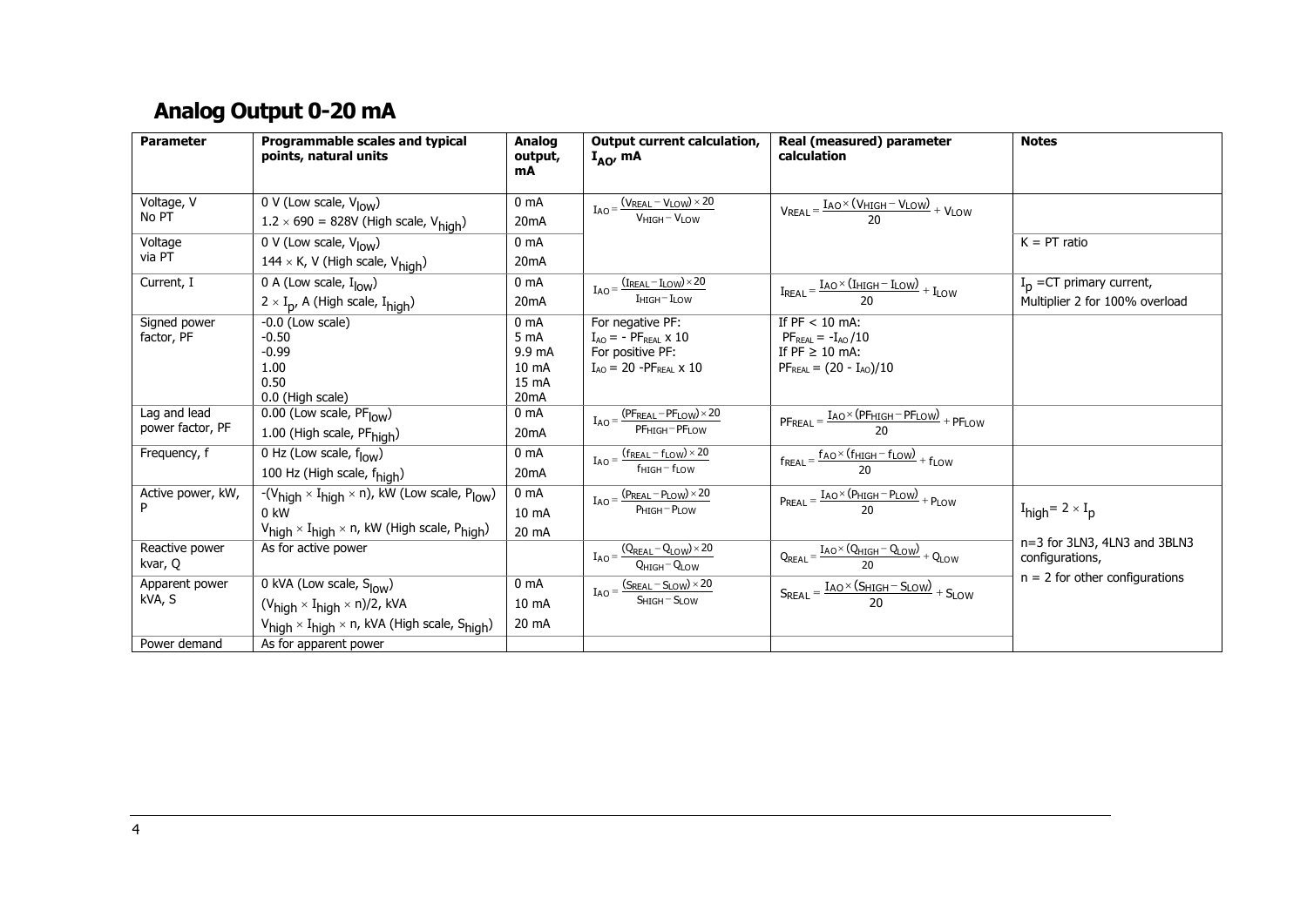## **Analog Output 0-1 mA**

<span id="page-4-0"></span>

| <b>Parameter</b>                 | Programmable scales and typical<br>points, natural units                                | <b>Analog</b><br>output,<br>mA | <b>Output current</b><br>calculation, $I_{AO}$ , mA       | Real (measured) parameter<br>calculation                                                     | <b>Notes</b>                                    |
|----------------------------------|-----------------------------------------------------------------------------------------|--------------------------------|-----------------------------------------------------------|----------------------------------------------------------------------------------------------|-------------------------------------------------|
|                                  |                                                                                         |                                |                                                           |                                                                                              |                                                 |
| Voltage, V                       | 0 V (Low scale, $V_{low}$ )                                                             | 0 <sub>m</sub> A               | $I_{AO} = \frac{V_{REAL} - V_{LOW}}{V_{HIGH} - V_{LOW}}$  |                                                                                              |                                                 |
| No PT                            | $1.2 \times 690 = 828V$ (High scale, $V_{\text{high}}$ )                                | 1 <sub>mA</sub>                |                                                           | $V_{REAL} = I_{AO} \times (V_{HIGH} - V_{LOW}) + V_{LOW}$                                    |                                                 |
| Voltage, V                       | 0 V (Low scale, $V_{low}$ )                                                             | 0 <sub>mA</sub>                |                                                           |                                                                                              | $K = PT$ ratio                                  |
| via PT                           | $144 \times K$ , V (High scale, V <sub>high</sub> )                                     | 1 mA                           |                                                           |                                                                                              |                                                 |
| Current, I                       | 0 A (Low scale, $I_{low}$ )                                                             | 0 <sub>m</sub> A               | $I_{AO} = \frac{I_{REAL} - I_{LOW}}{I_{A}}$               |                                                                                              | $I_{n}$ = CT primary current,                   |
|                                  | $2 \times I_{p}$ , A (High scale, $I_{\text{high}}$ )                                   | 1 mA                           | $I$ HIGH $-I$ LOW                                         | $I_{\text{REAL}} = I_{\text{AO}} \times (I_{\text{HIGH}} - I_{\text{LOW}}) + I_{\text{LOW}}$ | Multiplier 2 for 100% overload                  |
| Signed power                     | $-0.0$ (Low scale)                                                                      | 0 <sub>mA</sub>                | For negative PF:                                          | If $PF < 0.5$ mA:                                                                            |                                                 |
| factor, PF                       | $-0.50$<br>$-0.99$                                                                      | $0.25$ mA<br>$0.495$ mA        | $I_{AO}$ = - PF <sub>RFAI</sub> x 0.5<br>For positive PF: | $PFRFAI = -IAO \times 2$<br>If $PF \geq 0.5$ mA:                                             |                                                 |
|                                  | 1.00                                                                                    | 0.5 <sub>mA</sub>              | $I_{AO} = 1 - PF_{REAL} \times 0.5$                       | $PF_{REAL} = (1 - I_{AO}) \times 2$                                                          |                                                 |
|                                  | 0.50                                                                                    | $0.75$ mA                      |                                                           |                                                                                              |                                                 |
|                                  | 0.0 (High scale)                                                                        | 1 <sub>mA</sub>                |                                                           |                                                                                              |                                                 |
| Lag and lead<br>power factor, PF | 0.00 (Low scale, PF <sub>low</sub> )                                                    | 0 <sub>m</sub> A               | PFREAL-PFLOW<br>$I_{AO} =$<br>$PF_{HIGH} - PF_{LOW}$      | $PFREAL = IAO \times (PFHIGH - PFLOW) + PFLOW$                                               |                                                 |
|                                  | 1.00 (High scale, PFhigh)                                                               | 1 mA                           |                                                           |                                                                                              |                                                 |
| Frequency, f                     | 0 Hz (Low scale, $f_{low}$ )                                                            | 0 <sub>m</sub> A               | $I_{AO} = \frac{f_{REAL} - f_{LOW}}{f_{A}}$               | $f_{\text{REAL}} = I_{\text{AO}} \times (f_{\text{HIGH}} - f_{\text{LOW}}) + f_{\text{LOW}}$ |                                                 |
|                                  | 100 Hz (High scale, f <sub>high</sub> )                                                 | 1 mA                           | $f_{\text{HIGH}} - f_{\text{LOW}}$                        |                                                                                              |                                                 |
| Active power, kW,                | $-(V_{high} \times I_{high} \times n)$ , kW (Low scale, $P_{low}$ )                     | 0 <sub>mA</sub>                | $I_{AO} = \frac{P_{REAL} - P_{LOW}}{P_{A}}$               | $P_{RFAI} = I_{AO} \times (P_{HIGH} - P_{LOW}) + P_{LOW}$                                    |                                                 |
| P                                | $0 \text{ kW}$                                                                          | $0.5 \text{ mA}$               | $P_{HIGH} - P_{LOW}$                                      |                                                                                              | $I_{\text{high}} = 2 \times I_{\text{p}}$       |
|                                  | $V_{\text{hidh}} \times I_{\text{hidh}} \times n$ , kW (High scale, P <sub>high</sub> ) | 1 <sub>mA</sub>                |                                                           |                                                                                              |                                                 |
| Reactive power<br>kvar, Q        | As for active power                                                                     |                                | $I_{AO} = \frac{Q_{REAL} - Q_{LOW}}{Q_{HIGH} - Q_{LOW}}$  | $Q_{\text{REAL}} = I_{\text{AO}} \times (Q_{\text{HIGH}} - Q_{\text{LOW}}) + Q_{\text{LOW}}$ | n=3 for 3LN3, 4LN3 and 3BLN3<br>configurations, |
| Apparent power                   | $\overline{0}$ kVA (Low scale, S <sub>low</sub> )                                       | 0 <sub>m</sub> A               |                                                           | $S_{\text{PEAl}} = I_{\text{AO}} \times (S_{\text{HIGH}} - S_{\text{LOW}}) + S_{\text{LOW}}$ | $n = 2$ for other configurations                |
| kVA, S                           | $(Vhigh \times Ihigh \times n)/2$ , kVA                                                 | 0.5 <sub>mA</sub>              | $I_{AO} = \frac{S_{REAL} - S_{LOW}}{S_{HIGH} - S_{LOW}}$  |                                                                                              |                                                 |
|                                  | V <sub>high</sub> × I <sub>high</sub> × n, kVA (High scale, S <sub>high</sub> )         | 1 <sub>mA</sub>                |                                                           |                                                                                              |                                                 |
| Power demand                     | As for apparent power                                                                   |                                |                                                           |                                                                                              |                                                 |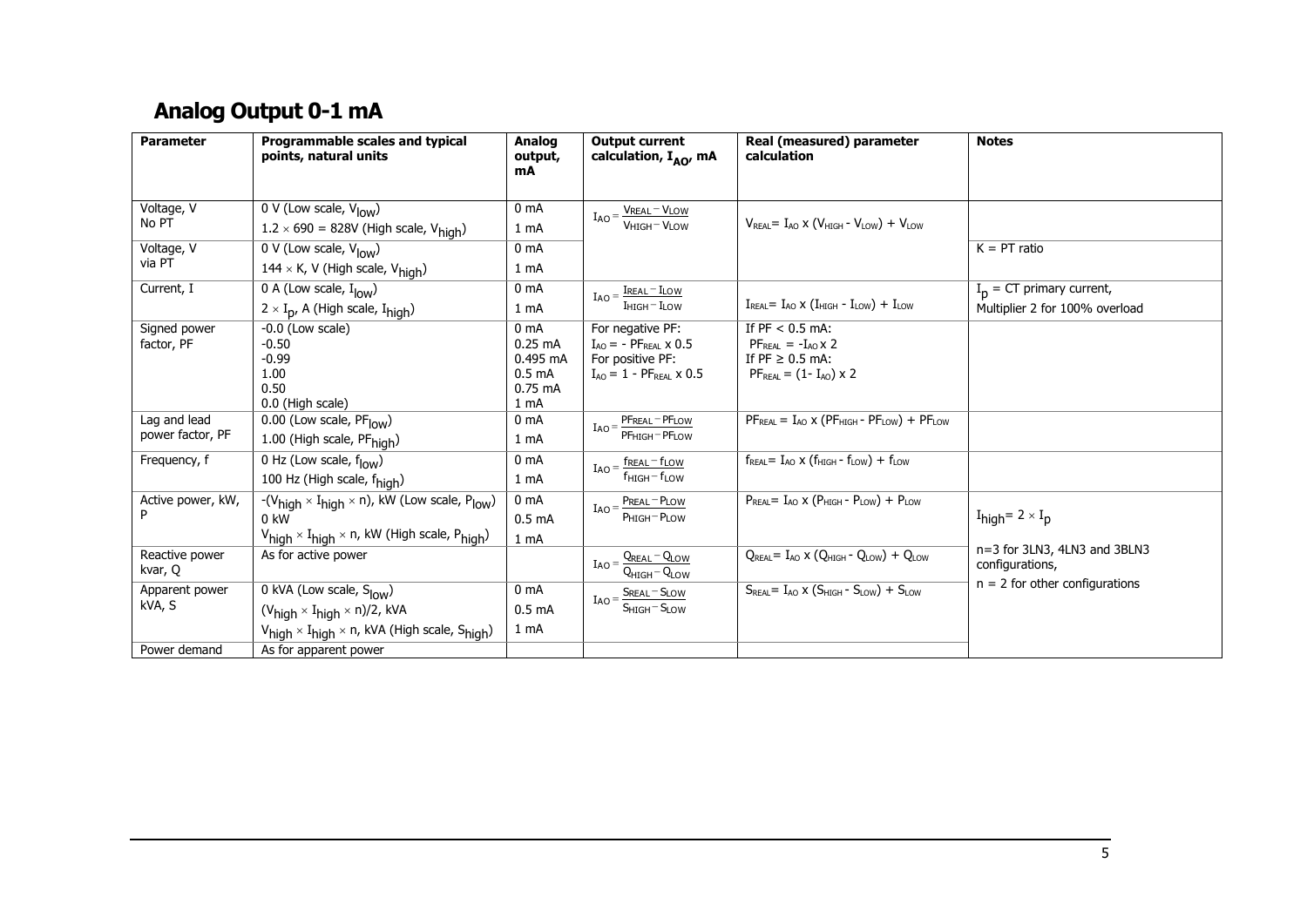## **Analog Output ±1 mA**

<span id="page-5-0"></span>

| <b>Parameter</b> | Programmable scales and typical<br>points, natural units                                 | Analog<br>output, mA | <b>Output current</b><br>calculation, I <sub>AO</sub> , mA              | Real (measured) parameter<br>calculation                                                             | <b>Notes</b>                                    |
|------------------|------------------------------------------------------------------------------------------|----------------------|-------------------------------------------------------------------------|------------------------------------------------------------------------------------------------------|-------------------------------------------------|
|                  |                                                                                          |                      |                                                                         |                                                                                                      |                                                 |
| Voltage, V       | 0 V (Low scale, V <sub>low</sub> )                                                       | 0 <sub>mA</sub>      | $I_{AO} = \frac{V_{REAL} - V_{LOW}}{V_{A}}$                             |                                                                                                      |                                                 |
| No PT            | $1.2 \times 690 = 828V$ (High scale, V <sub>high</sub> )                                 | 1 mA                 | $V$ <sub>HIGH</sub> $-V1$ OW                                            | $V_{REAL} = I_{AO} \times (V_{HIGH} - V_{LOW}) + V_{LOW}$                                            |                                                 |
| Voltage, V       | 0 V (Low scale, $V_{low}$ )                                                              | 0 <sub>mA</sub>      |                                                                         |                                                                                                      | $K = PT$ ratio                                  |
| via PT           | 144 $\times$ K, V (High scale, V <sub>high</sub> )                                       | 1 <sub>mA</sub>      |                                                                         |                                                                                                      |                                                 |
| Current I        | $\overline{0 A}$ (Low scale, $I_{\text{low}}$ )                                          | 0 <sub>mA</sub>      | $I_{AO} = \frac{I_{REAL} - I_{LOW}}{I_{HIGH} - I_{LOW}}$                |                                                                                                      | $I_p = CT$ primary current,                     |
|                  | $2 \times I_{p}$ , A (High scale, $I_{\text{high}}$ )                                    | 1 <sub>mA</sub>      |                                                                         | $I_{\text{REAL}} = I_{\text{AO}} \times (I_{\text{HIGH}} - I_{\text{LOW}}) + I_{\text{LOW}}$         | Multiplier 2 for 100% overload                  |
| Signed power     | $-0.0$                                                                                   | $-1$ mA              | For negative PF:                                                        | If $PF < 0$ mA:                                                                                      |                                                 |
| factor, PF       | $-0.50$                                                                                  | $-0.5$ mA            | $I_{AO} = -1 - PF_{REAL}$                                               | $PFREAL = -1 - IAO$                                                                                  |                                                 |
|                  | $-0.99$                                                                                  | $-0.01$ mA           | For positive PF:                                                        | If $PF \geq 0$ mA:                                                                                   |                                                 |
|                  | 1.00 (Low scale)                                                                         | 0 <sub>mA</sub>      | $I_{AO} = 1 - PF_{REAL}$                                                | $PFREAL = 1 - IAO$                                                                                   |                                                 |
|                  | 0.50                                                                                     | 0.5 <sub>mA</sub>    |                                                                         |                                                                                                      |                                                 |
|                  | 0.0 (High scale)                                                                         | 1 mA                 |                                                                         |                                                                                                      |                                                 |
| Lag and lead     | $\overline{0.00}$ (Low scale, PF $_{\text{low}}$ )                                       | 0 <sub>mA</sub>      | PFREAL-PFLOW<br>IAO                                                     | $PFREAL = IAO$ x ( $PFHIGH - PFLOW$ ) + $PFLOW$                                                      |                                                 |
| power factor, PF | 1.00 (High scale, PFhigh)                                                                | 1 mA                 | $PF_{HIGH}-PF_{LOW}$                                                    |                                                                                                      |                                                 |
| Frequency, f     | $\overline{0}$ Hz (Low scale, $f_{\text{low}}$ )                                         | 0 <sub>mA</sub>      | freal - flow<br>$IAO =$                                                 | $f_{\text{REAL}} = I_{\text{AO}} \times (f_{\text{HIGH}} - f_{\text{LOW}}) + f_{\text{LOW}}$         |                                                 |
|                  | 100 Hz (High scale, f <sub>high</sub> )                                                  | 1 <sub>mA</sub>      | $f_{HIGH} - f_{LOW}$                                                    |                                                                                                      |                                                 |
| Active power,    | $-(V_{high} \times I_{high} \times n)$ , kW (P <sub>low</sub> )                          | $-1$ mA              | $I_{AO} = \frac{(P_{REAL} - P_{LOW}) \times 2}{P_{HIGH} - P_{LOW}} - 1$ | $P_{\text{REAL}} = (I_{AO} + 1) \times (P_{\text{HIGH}} - P_{\text{LOW}})/2 + P_{\text{LOW}}$        |                                                 |
| kW               | 0 kW (Low scale)                                                                         | 0 <sub>mA</sub>      |                                                                         |                                                                                                      | $I_{\text{high}} = 2 \times I_{\text{p}}$       |
| P                | $V_{high} \times I_{high} \times n$ , kW (High scale, $P_{high}$ )                       | 1 <sub>mA</sub>      |                                                                         |                                                                                                      |                                                 |
| Reactive power   | As for active power                                                                      |                      | $I_{AO} = \frac{(Q_{REAL} - Q_{LOW}) \times 2}{Q_{HIGH} - Q_{LOW}} - 1$ | $Q_{\text{REAL}} = (I_{\text{AO}} + 1) \times (Q_{\text{HIGH}} - Q_{\text{LOW}})/2 + Q_{\text{LOW}}$ | n=3 for 3LN3, 4LN3 and 3BLN3<br>configurations, |
| kvar, Q          |                                                                                          |                      |                                                                         |                                                                                                      |                                                 |
| Apparent power   | $\overline{0}$ kVA (Low scale, S <sub>low</sub> )                                        | 0 <sub>mA</sub>      | $I_{AO} = \frac{S_{REAL} - S_{LOW}}{S_{HIGH} - S_{LOW}}$                | $S_{RFAI} = I_{AO} \times (S_{HIGH} - S_{LOW}) + S_{LOW}$                                            | $n = 2$ for other configurations                |
| kVA, S           | $(V_{high} \times I_{high} \times n)/2$ , kVA                                            | 0.5 <sub>mA</sub>    |                                                                         |                                                                                                      |                                                 |
|                  | $V_{\text{high}} \times I_{\text{high}} \times n$ , kVA (High scale, S <sub>high</sub> ) | 1 <sub>mA</sub>      |                                                                         |                                                                                                      |                                                 |
| Accumulated      | As for apparent power                                                                    |                      |                                                                         |                                                                                                      |                                                 |
| power demands    |                                                                                          |                      |                                                                         |                                                                                                      |                                                 |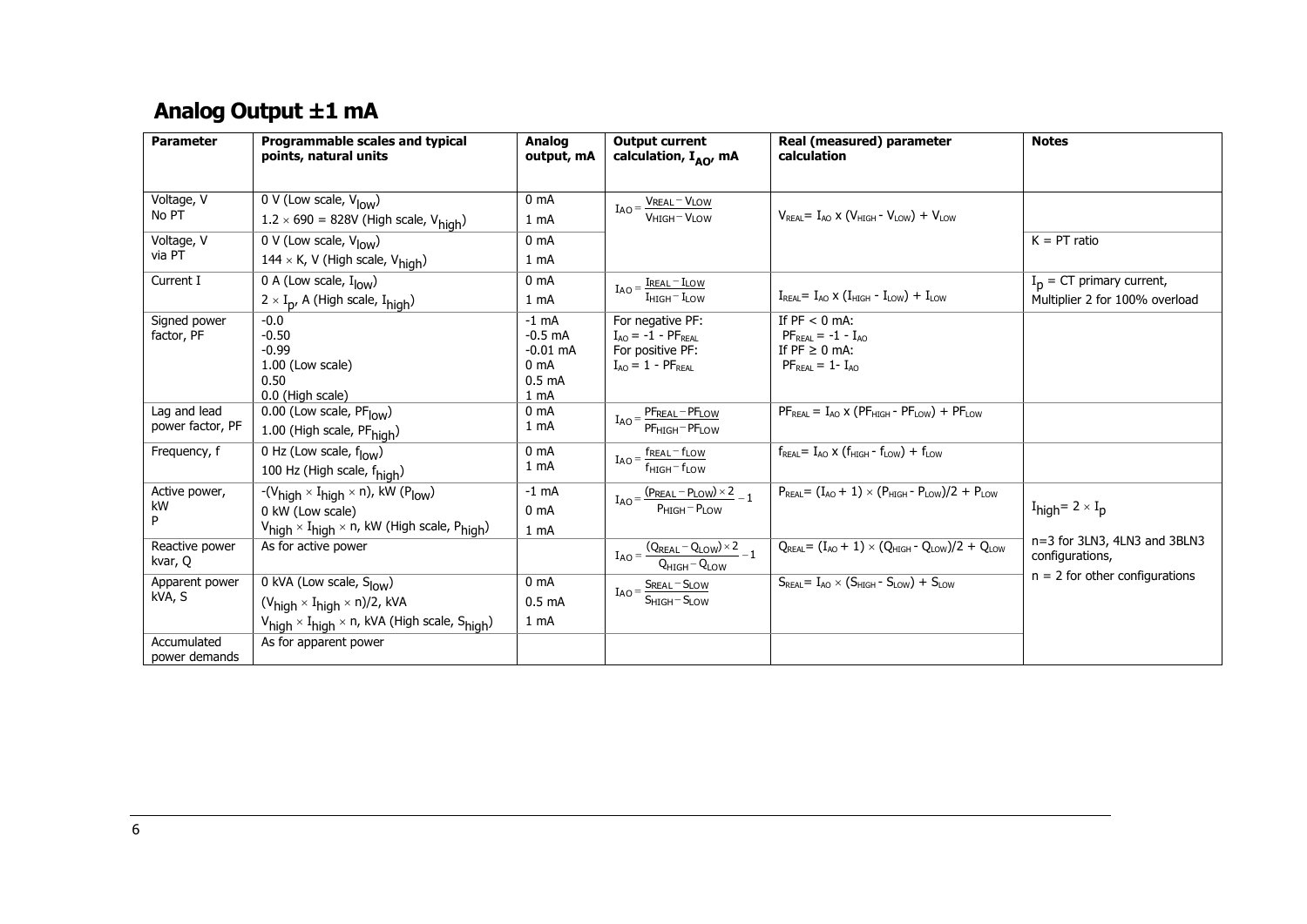### **Analog Output 0-2 mA range (0-1 mA option with 100% overload)**

| <b>Parameter</b>           | Programmable scales and                                          | Analog output, mA         | Output current calculation, $I_{AO}$                                    | Real (measured) parameter calculation                                                                          | <b>Notes</b>                              |
|----------------------------|------------------------------------------------------------------|---------------------------|-------------------------------------------------------------------------|----------------------------------------------------------------------------------------------------------------|-------------------------------------------|
|                            | typical points, natural units                                    |                           | mA                                                                      |                                                                                                                |                                           |
|                            |                                                                  |                           |                                                                         |                                                                                                                |                                           |
| Voltage, V                 |                                                                  | 0 <sub>m</sub> A          |                                                                         |                                                                                                                |                                           |
| No PT                      | 0 V (Low scale, $V_{low}$ )<br>$(1.2 \times 690)/2 = 414V$ (High |                           | $I_{AO} = \frac{(V_{REAL} - V_{LOW}) \times 2}{V_{LOW}}$<br>VHIGH-VLOW  | $V_{REAL} = \frac{I_{AO} \times (V_{HIGH} - V_{LOW})}{2} + V_{LOW}$                                            |                                           |
|                            | scale)                                                           | 1 mA                      |                                                                         |                                                                                                                |                                           |
|                            | $1.2 \times 690 = 828V (V_{\text{high}})$                        | 2 mA                      |                                                                         |                                                                                                                |                                           |
| Voltage, V                 | $0 \text{ V}$ (Low scale, $V_{\text{low}}$ )                     | 0 <sub>mA</sub>           |                                                                         |                                                                                                                | $K = PT$ ratio                            |
| via PT                     |                                                                  |                           |                                                                         |                                                                                                                |                                           |
|                            | $(144 \times K)/2$ , V (High scale)                              | 1 <sub>mA</sub>           |                                                                         |                                                                                                                |                                           |
|                            | $144 \times K$ , V (V <sub>high</sub> )                          | 2 <sub>m</sub> A          |                                                                         |                                                                                                                |                                           |
| Current I                  | $\overline{0}$ A (Low scale, $I_{\text{low}}$ )                  | 0 <sub>mA</sub>           | $I_{AO} = \frac{(I_{REAL} - I_{LOW}) \times 2}{I_{HIGH} - I_{LOW}}$     | $I_{\text{REAL}} = \frac{I_{\text{AO}} \times (I_{\text{HIGH}} - I_{\text{LOW}})}{2} + I_{\text{LOW}}$         | $I_p = CT$ primary current,               |
|                            | $(2 \times I_D)/2$ , A (High scale)                              | 1 mA                      |                                                                         |                                                                                                                | Multiplier 2 for 100% overload            |
|                            | $2 \times I_{p}$ , A (I <sub>high</sub> )                        | 2 <sub>m</sub> A          |                                                                         |                                                                                                                |                                           |
| Signed power factor, PF    | $-0.0$ (Low scale)                                               | 0 <sub>mA</sub>           | For negative PF:                                                        | If $PF < 1.0$ mA:                                                                                              |                                           |
|                            | $-0.50$                                                          | 0.5 <sub>mA</sub>         | $I_{AO} = -P F_{REAL}$                                                  | $PFREAL = -IAO$                                                                                                |                                           |
|                            | 1.00 (High scale)<br>0.50                                        | 1 mA<br>1.5 <sub>mA</sub> | For positive PF:<br>$I_{AO} = 2 - PF_{REAL}$                            | If PF≥ 1.0 mA:<br>$PFREAL = 2 - IAO$                                                                           |                                           |
|                            | 0.0                                                              | 2 mA                      |                                                                         |                                                                                                                |                                           |
| Lag and lead power factor, | $\overline{0.00}$ (Low scale, PF $_{\text{low}}$ )               | 0 <sub>mA</sub>           | $I_{AO} = \frac{(PF_{REAL} - PF_{LOW}) \times 2}{PF_{HIGH} - PF_{LOW}}$ | $PF_{REAL} = \frac{I_{AO} \times (PF_{HIGH} - PF_{LOW})}{2} + PF_{LOW}$                                        |                                           |
| PF                         | 0.50 (High scale)                                                | 1 mA                      |                                                                         |                                                                                                                |                                           |
|                            | $1.00$ (PF $_{\text{high}}$ )                                    | 2 mA                      |                                                                         |                                                                                                                |                                           |
| Frequency, f               | 0 Hz (Low scale, $f_{low}$ )                                     | 0 <sub>mA</sub>           | $I_{AO} = \frac{(f_{REAL} - f_{LOW}) \times 2}{f_{HIGH} - f_{LOW}}$     | $f_{\text{REAL}} = \frac{f_{\text{AO}} \times (f_{\text{HIGH}} - f_{\text{LOW}})}{2} + f_{\text{LOW}}$         |                                           |
|                            | 50 Hz (High scale)                                               | 1 mA                      |                                                                         |                                                                                                                |                                           |
|                            | 100 Hz $(fhiah)$                                                 | 2 <sub>m</sub> A          |                                                                         |                                                                                                                |                                           |
| Active power kW, P         | $-(V_{high} \times I_{high} \times n)$ , kW (Low                 | 0 <sub>mA</sub>           | $I_{AO} = \frac{(P_{REAL} - P_{LOW}) \times 2}{P_{HIGH} - P_{LOW}}$     | $\overline{P_{REAL}} = \frac{I_{AO} \times (P_{HIGH} - P_{LOW})}{2} + P_{LOW}$                                 |                                           |
|                            | scale, Plow)                                                     | 1 mA                      |                                                                         |                                                                                                                | $I_{\text{high}} = 2 \times I_{\text{p}}$ |
|                            | 0 kW (High scale)                                                | 2 <sub>m</sub> A          |                                                                         |                                                                                                                |                                           |
|                            | $V_{high} \times I_{high} \times n$ , kW (P <sub>high</sub> )    |                           |                                                                         |                                                                                                                | n=3 for 3LN3, 4LN3 and                    |
| Reactive power kvar, Q     | As for active power                                              |                           |                                                                         | $\boxed{Q_{\text{REAL}} = \frac{I_{\text{AO}} \times (Q_{\text{HIGH}} - Q_{\text{LOW}})}{2} + Q_{\text{LOW}}}$ | 3BLN3 configurations,                     |
|                            |                                                                  |                           | $I_{AO} = \frac{(Q_{REAL} - Q_{LOW}) \times 2}{Q_{HIGH} - Q_{LOW}}$     |                                                                                                                | $n = 2$ for other configurations          |
| Apparent power kVA, S      | $\overline{0}$ kVA (Low scale, $S_{\text{low}}$ )                | 0 <sub>mA</sub>           | $I_{AO} = \frac{(S_{REAL} - S_{LOW}) \times 2}{S_{HIGH} - S_{LOW}}$     | $S_{REAL} = \frac{I_{AO} \times (S_{HIGH} - S_{LOW})}{2} + S_{LOW}$                                            |                                           |
|                            | $(V_{high} \times I_{high} \times n)/2$ , kVA,                   | 1 mA                      |                                                                         |                                                                                                                |                                           |
|                            | (High scale)                                                     | 2 <sub>m</sub> A          |                                                                         |                                                                                                                |                                           |
|                            | $V_{high} \times I_{high} \times n$ , kVA (S <sub>high</sub> )   |                           |                                                                         |                                                                                                                |                                           |
| Power demand               | As for apparent power                                            |                           |                                                                         |                                                                                                                |                                           |

<span id="page-6-0"></span>For using the entire output range of 2 mA, set the 1 mA scale in your device to 1/2 of the required full scale output for uni-directional parameters, and set the 0 mA scale to the negative full scale and the 1 mA scale to zero for bi-directional parameters.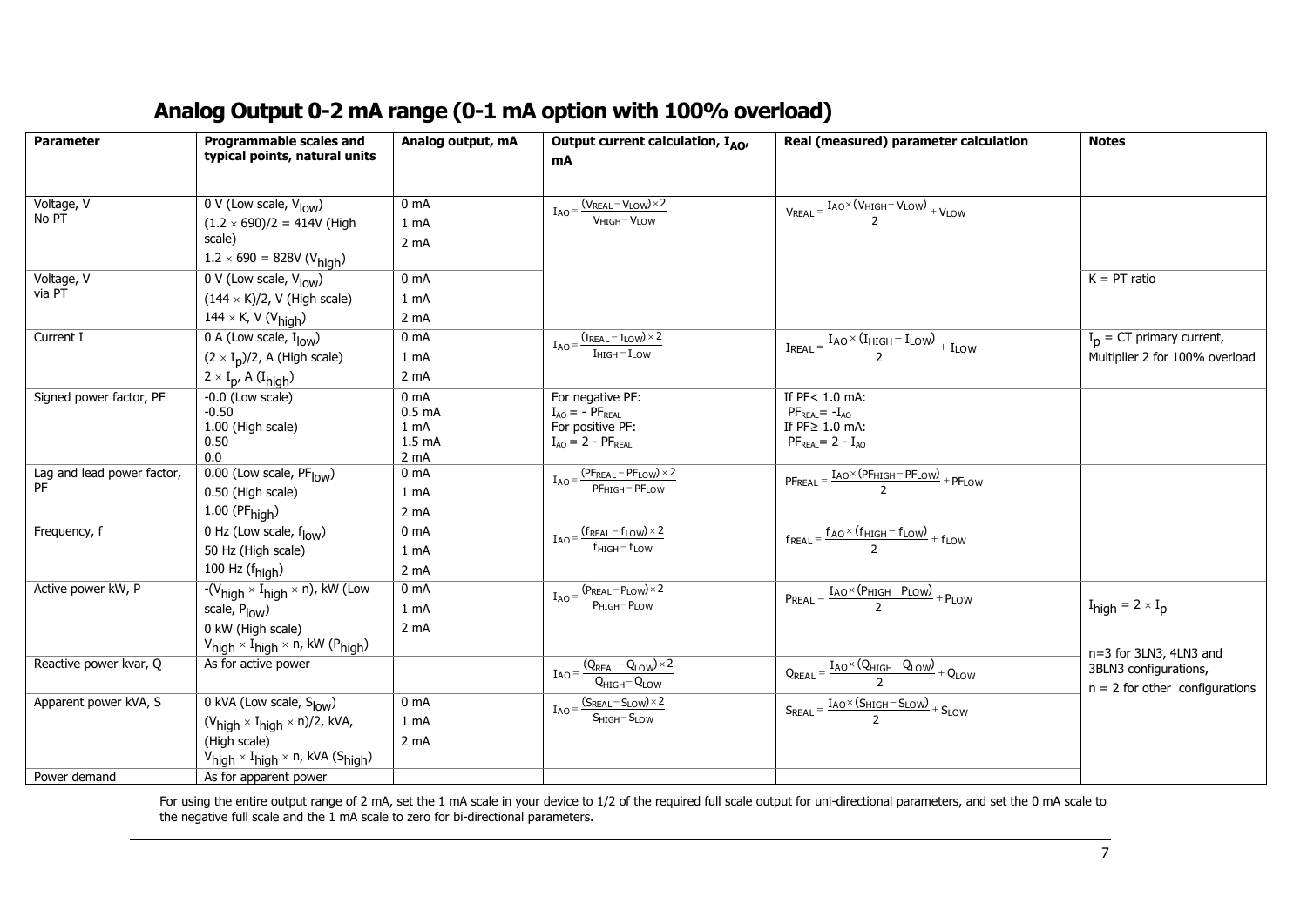## **Analog Output ±2 mA range (±1 mA option with 100% overload)**

<span id="page-7-0"></span>

| <b>Parameter</b>           | Programmable scales and                                                     | Analog output, mA       | Output current calculation, $I_{AO}$ , mA                                      | Real (measured) parameter calculation                                                                                            | <b>Notes</b>                              |
|----------------------------|-----------------------------------------------------------------------------|-------------------------|--------------------------------------------------------------------------------|----------------------------------------------------------------------------------------------------------------------------------|-------------------------------------------|
|                            | typical points, natural units                                               |                         |                                                                                |                                                                                                                                  |                                           |
| Voltage, V                 | $0 \vee$ (Low scale, $V_{low}$ )                                            | 0 <sub>m</sub> A        | $I_{AO} = \frac{(V_{REAL} - V_{LOW}) \times 2}{(V_{REAL} - V_{LOW}) \times 2}$ |                                                                                                                                  |                                           |
| No PT                      | $(1.2 \times 690)/2 = 414V$ (High                                           | 1 mA                    | V <sub>HIGH</sub> -VLOW                                                        | $V_{REAL} = \frac{I_{AO} \times (V_{HIGH} - V_{LOW})}{2} + V_{LOW}$                                                              |                                           |
|                            | scale)                                                                      | 2 <sub>m</sub> A        |                                                                                |                                                                                                                                  |                                           |
|                            | $1.2 \times 690 = 828V (V_{\text{high}})$                                   |                         |                                                                                |                                                                                                                                  |                                           |
| Voltage                    | 0 V (Low scale, $V_{low}$ )                                                 | 0 <sub>m</sub> A        |                                                                                |                                                                                                                                  | $K = PT$ ratio                            |
| via PT                     | $(144 \times K)/2$ , V (High scale)                                         | 1 mA                    |                                                                                |                                                                                                                                  |                                           |
|                            | 144 × K, V ( $V_{\text{high}}$ )                                            | 2 <sub>m</sub> A        |                                                                                |                                                                                                                                  |                                           |
| Current I                  | 0 A (Low scale, $I_{low}$ )                                                 | 0 <sub>mA</sub>         | $I_{AO} = \frac{(I_{REAL} - I_{LOW}) \times 2}{I_{A}}$                         | $IF = I = I = I = I = I = I = I = I = I = I = I = I = I = I = I = I = I = I = I = I = I = I = I = I = I = I = I = I = I = I = I$ | $I_{p}$ = CT primary current,             |
|                            | $(2 \times I_D)/2$ , A (High scale)                                         | 1 mA                    | $I_{HIGH} - I_{LOW}$                                                           |                                                                                                                                  | Multiplier 2 for 100% overload            |
|                            | $2 \times I_{p}$ , A (I <sub>high</sub> )                                   | 2 <sub>m</sub> A        |                                                                                |                                                                                                                                  |                                           |
| Signed power factor, PF    | $-0.0$                                                                      | $-2$ mA                 | For negative PF:                                                               | If $PF < 0$ mA:                                                                                                                  |                                           |
|                            | $-0.50$                                                                     | -1 mA                   | $I_{AO}$ = -2 x (1 + PF <sub>REAL</sub> )                                      | $PF_{REAL} = -1 - I_{AO}/2$                                                                                                      |                                           |
|                            | 1.00 (Low scale)<br>0.50 (High scale)                                       | 0 <sub>mA</sub><br>1 mA | For positive PF:<br>$I_{AO} = 2 \times (1 - PF_{REAL})$                        | If $PF \ge 0$ mA:<br>$PFREAL = 1 - IAO/2$                                                                                        |                                           |
|                            | 0.0                                                                         | 2 <sub>m</sub> A        |                                                                                |                                                                                                                                  |                                           |
| Lag and lead power factor, | 0.00 (Low scale, PF <sub>low</sub> )                                        | 0 <sub>mA</sub>         | $I_{AO} = \frac{(PF_{REAL} - PF_{LOW}) \times 2}{PF_{HIGH} - PF_{LOW}}$        | $PF_{REAL} = \frac{I_{AO} \times (PF_{HIGH} - PF_{LOW})}{2} + PF_{LOW}$                                                          |                                           |
| PF                         | 0.50 (High scale)                                                           | 1 mA                    |                                                                                |                                                                                                                                  |                                           |
|                            | $1.00$ (PF $_{\text{high}}$ )                                               | 2 mA                    |                                                                                |                                                                                                                                  |                                           |
| Frequency, f               | 0 Hz (Low scale, $f_{low}$ )                                                | 0 <sub>m</sub> A        | $I_{AO} = \frac{(f_{REAL} - f_{LOW}) \times 2}{f_{HIGH} - f_{LOW}}$            | $f_{\text{REAL}} = \frac{f_{\text{AO}} \times (f_{\text{HIGH}} - f_{\text{LOW}})}{2} + f_{\text{LOW}}$                           |                                           |
|                            | 50 Hz (High scale)                                                          | 1 <sub>mA</sub>         |                                                                                |                                                                                                                                  |                                           |
|                            | 100 Hz $(fhigh)$                                                            | $2 \text{ mA}$          |                                                                                |                                                                                                                                  |                                           |
| Active power, kW, P        | $-(V_{high} \times I_{high} \times n)$ , kW (P <sub>low</sub> )             | $-2$ mA                 | $I_{AO} = \frac{(P_{REAL} - P_{LOW}) \times 4}{P_{HIGH} - P_{LOW}} - 2$        | $P_{REAL} = (I_{AO} + 2) \times (P_{HIGH} - P_{LOW})/4 + P_{LOW}$                                                                |                                           |
|                            | 0 kW, (Low scale)                                                           | 0 <sub>m</sub> A        |                                                                                |                                                                                                                                  | $I_{\text{high}} = 2 \times I_{\text{p}}$ |
|                            | $(V_{high} \times I_{high} \times n)/2$ , kW (High                          | 1 <sub>mA</sub>         |                                                                                |                                                                                                                                  |                                           |
|                            | scale)                                                                      | 2 <sub>m</sub> A        |                                                                                |                                                                                                                                  | n=3 for 3LN3, 4LN3 and                    |
|                            | $V_{\text{high}} \times I_{\text{high}} \times n$ , kW (P <sub>high</sub> ) |                         |                                                                                |                                                                                                                                  | 3BLN3 configurations,                     |
| Reactive power kvar, Q     | As for active power                                                         |                         | $I_{AO} = \frac{(Q_{REAL} - Q_{LOW}) \times 4}{Q_{HIGH} - Q_{LOW}} - 2$        | $Q_{\text{REAL}} = (I_{\text{AO}} + 2) \times (Q_{\text{HIGH}} - Q_{\text{LOW}})/4 + Q_{\text{LOW}}$                             | $n = 2$ for other configurations          |
| Apparent power kVA, S      | 0 kVA (Low scale, S <sub>low</sub> )                                        | 0 <sub>m</sub> A        | $I_{AO} = \frac{(S_{REAL} - S_{LOW}) \times 2}{1}$                             | $S_{REAL} = \frac{I_{AO} \times (S_{HIGH} - S_{LOW})}{2} + S_{LOW}$                                                              |                                           |
|                            | $(V_{high} \times I_{high} \times n)/2$ , kVA,                              | 1 mA                    | $S$ HIGH $-S$ LOW                                                              |                                                                                                                                  |                                           |
|                            | (High scale)                                                                | 2 <sub>m</sub> A        |                                                                                |                                                                                                                                  |                                           |
|                            | $V_{high} \times I_{high} \times n$ , kVA (S <sub>high</sub> )              |                         |                                                                                |                                                                                                                                  |                                           |
| Power demand               | As for apparent power                                                       |                         |                                                                                |                                                                                                                                  |                                           |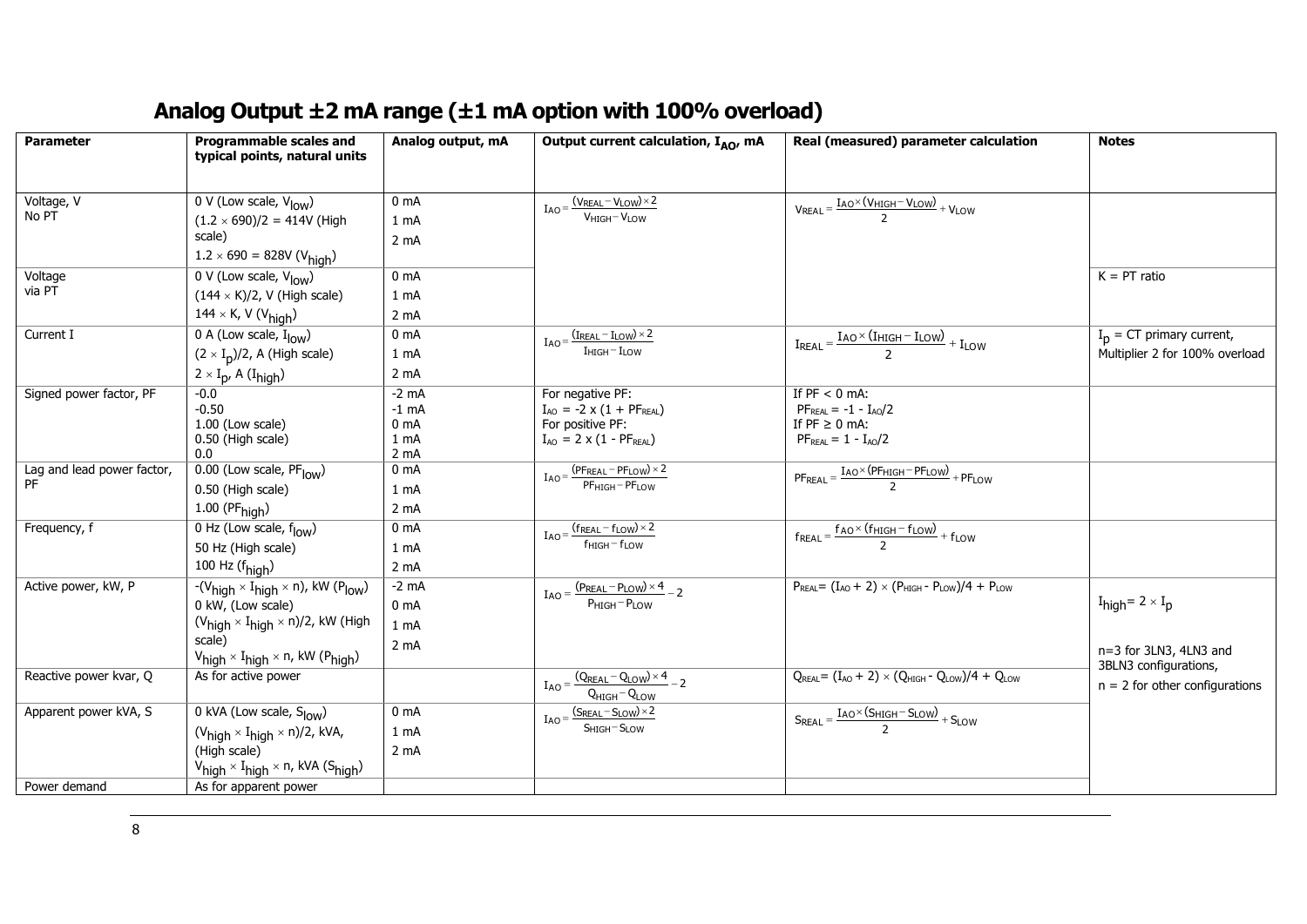For using the entire output range of ±2 mA, set the 1 mA scale in your device to 1/2 of the required full scale output for both uni-directional and bi-directional parameters.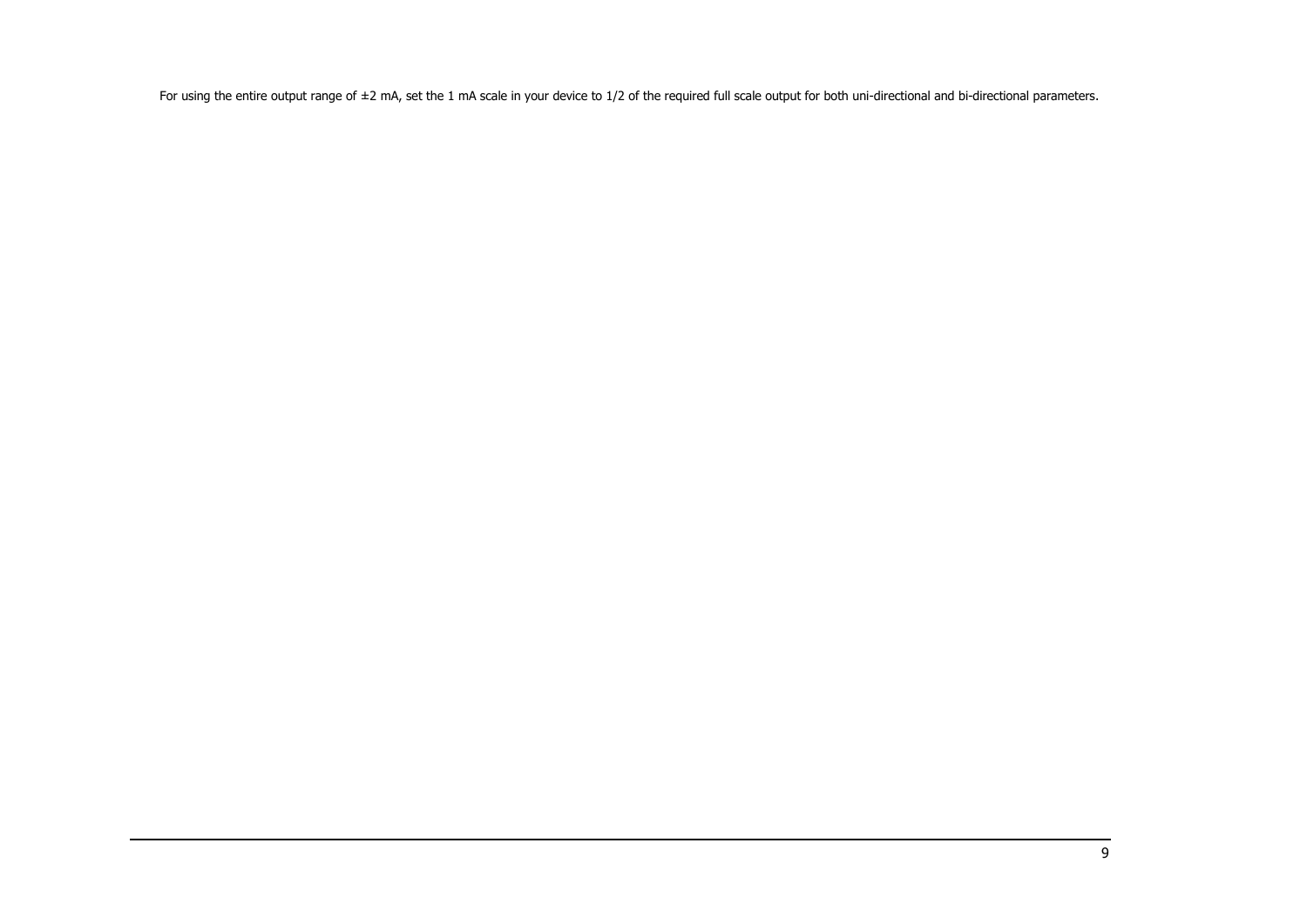## **Analog Output 0-3 mA range (0-1 mA option with 200% overload)**

<span id="page-9-0"></span>

| <b>Parameter</b>                 | <b>Programmable scales and</b><br>typical points, natural units                                                                                                                                                            | Analog output, mA                                                                        | Output current calculation, $I_{AO}$<br>mA                                                                      | Real (measured) parameter calculation                                                                         | <b>Notes</b>                                                                                                     |
|----------------------------------|----------------------------------------------------------------------------------------------------------------------------------------------------------------------------------------------------------------------------|------------------------------------------------------------------------------------------|-----------------------------------------------------------------------------------------------------------------|---------------------------------------------------------------------------------------------------------------|------------------------------------------------------------------------------------------------------------------|
| Voltage, V<br>No PT              | 0 V (Low scale, $V_{low}$ )<br>$(1.2 \times 690)/3 = 414V$ (High<br>scale)<br>$1.2 \times 690 = 828V (V_{high})$                                                                                                           | 0 <sub>mA</sub><br>1 mA<br>3 mA                                                          | $I_{AO} = \frac{(V_{REAL} - V_{LOW}) \times 3}{V_{HIGH} - V_{LOW}}$                                             | $V_{REAL} = \frac{I_{AO} \times (V_{HIGH} - V_{LOW})}{3} + V_{LOW}$                                           |                                                                                                                  |
| Voltage, V<br>via PT             | 0 V (Low scale, $V_{\text{low}}$ )<br>$(144 \times K)/3$ , V (High scale)<br>144 × K, V ( $V_{\text{high}}$ )                                                                                                              | 0 <sub>mA</sub><br>1 <sub>mA</sub><br>3 mA                                               |                                                                                                                 |                                                                                                               | $K = PT$ ratio                                                                                                   |
| Current I                        | 0 A (Low scale, $I_{low}$ )<br>$(2 \times I_p)/3$ , A (High scale)<br>$2 \times I_p$ , A (I <sub>high</sub> )                                                                                                              | 0 <sub>mA</sub><br>1 mA<br>3 mA                                                          | $I_{AO} = \frac{(I_{REAL} - I_{LOW}) \times 3}{I_{HIGH} - I_{LOW}}$                                             | $I_{\text{REAL}} = \frac{I_{\text{AO}} \times (I_{\text{HIGH}} - I_{\text{LOW}})}{3} + I_{\text{LOW}}$        | $I_p = CT$ primary current,<br>Multiplier 2 for 100% overload                                                    |
| Signed power factor, PF          | $-0.0$ (Low scale)<br>$-0.50$<br>$-0.667$ (High scale)<br>1.00<br>0.50<br>0.0                                                                                                                                              | 0 <sub>m</sub> A<br>$0.75$ mA<br>1 <sub>mA</sub><br>1.5 <sub>mA</sub><br>2.25 mA<br>3 mA | For negative PF:<br>$I_{AO} = -PF_{REAL} \times 3/2$<br>For positive PF:<br>$I_{AO} = 3 - PF_{REAL} \times 3/2$ | If PF< 1.0 mA:<br>$PFREAL = -IAO \times 2/3$<br>If $PF \geq 1.0$ mA:<br>$PF_{REAL} = (3 - I_{AO}) \times 2/3$ |                                                                                                                  |
| Lag and lead power factor,<br>PF | $\overline{0.00}$ (Low scale, PF $_{\text{low}}$ )<br>0.333 (High scale)<br>$1.00$ (PF $_{\text{high}}$ )                                                                                                                  | 0 <sub>mA</sub><br>1 mA<br>3 mA                                                          | $I_{AO} = \frac{(PF_{REAL} - PF_{LOW}) \times 3}{PF_{HIGH} - PF_{LOW}}$                                         | $PF_{REAL} = \frac{I_{AO} \times (PF_{HIGH} - PF_{LOW})}{3} + PF_{LOW}$                                       |                                                                                                                  |
| Frequency, f                     | 0 Hz (Low scale, flow)<br>33 Hz (High scale)<br>99 Hz (f <sub>high</sub> )                                                                                                                                                 | 0 <sub>mA</sub><br>1 mA<br>3 mA                                                          | $I_{AO} = \frac{(f_{REAL} - f_{LOW}) \times 3}{f_{HIGH} - f_{LOW}}$                                             | $f_{\text{REAL}} = \frac{f_{\text{AO}} \times (f_{\text{HIGH}} - f_{\text{LOW}})}{3} + f_{\text{LOW}}$        |                                                                                                                  |
| Active power kW, P               | $-(V_{high} \times I_{high} \times n)$ , kW (Low<br>scale, Plow)<br>$-(V_{high} \times I_{high} \times n)/3$ , kW (High<br>scale)<br>$0$ kW<br>$V_{\text{high}} \times I_{\text{high}} \times n$ , kW (P <sub>high</sub> ) | 0 <sub>mA</sub><br>1 mA<br>1.5 <sub>mA</sub><br>3 <sub>m</sub> A                         | $I_{AO} = \frac{(P_{REAL} - P_{LOW}) \times 3}{P_{HIGH} - P_{LOW}}$                                             | $P_{REAL} = \frac{I_{AO} \times (P_{HIGH} - P_{LOW})}{2} + P_{LOW}$                                           | $I_{high} = 2 \times I_p$<br>n=3 for 3LN3, 4LN3 and<br>3BLN3 configurations,<br>$n = 2$ for other configurations |
| Reactive power kvar, Q           | As for active power                                                                                                                                                                                                        |                                                                                          | $I_{AO} = \frac{(Q_{REAL} - Q_{LOW}) \times 3}{Q_{HIGH} - Q_{LOW}}$                                             | $\overline{Q_{REAL}} = \frac{I_{AO} \times (Q_{HIGH} - Q_{LOW})}{3} + Q_{LOW}$                                |                                                                                                                  |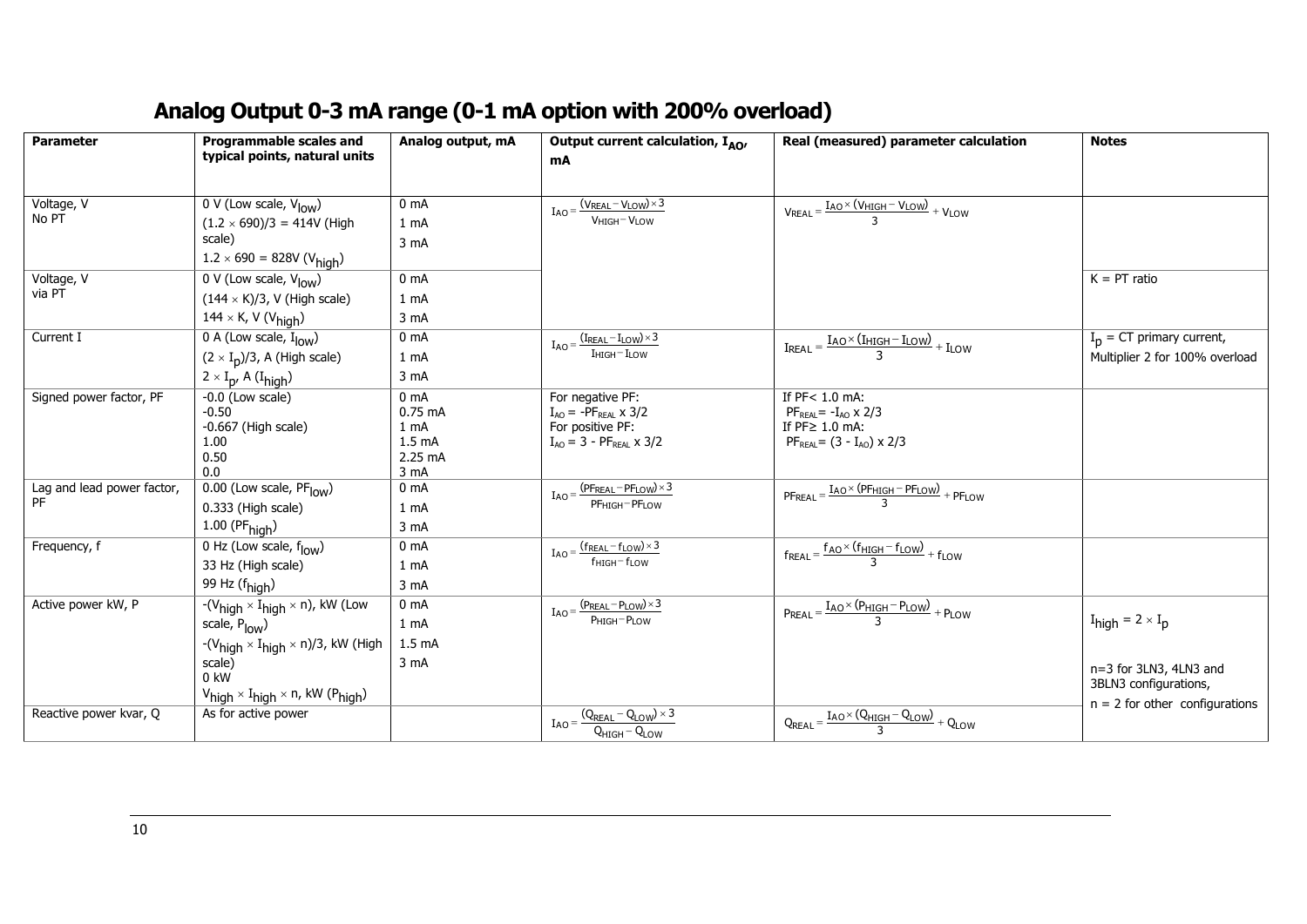| <b>Parameter</b>      | <b>Programmable scales and</b>                                               | Analog output, mA | Output current calculation, $I_{AO}$               | Real (measured) parameter calculation                               | <b>Notes</b> |
|-----------------------|------------------------------------------------------------------------------|-------------------|----------------------------------------------------|---------------------------------------------------------------------|--------------|
|                       | typical points, natural units                                                |                   | mA                                                 |                                                                     |              |
|                       |                                                                              |                   |                                                    |                                                                     |              |
| Apparent power kVA, S | 0 kVA (Low scale, S <sub>low</sub> )                                         | 0 mA              | $I_{AO} = \frac{(S_{REAL} - S_{LOW}) \times 3}{2}$ | $S_{REAL} = \frac{I_{AO} \times (S_{HIGH} - S_{LOW})}{2} + S_{LOW}$ |              |
|                       | $(V_{\text{high}} \times I_{\text{high}} \times n)/3$ , kVA,                 | 1 mA              | $S$ HIGH $-S$ LOW                                  |                                                                     |              |
|                       | (High scale)                                                                 | 3 mA              |                                                    |                                                                     |              |
|                       | $V_{\text{high}} \times I_{\text{high}} \times n$ , kVA (S <sub>high</sub> ) |                   |                                                    |                                                                     |              |
| Power demand          | As for apparent power                                                        |                   |                                                    |                                                                     |              |

For using the entire output range of 3 mA, set the 1 mA scale in your device to 1/3 of the required full scale output for uni-directional parameters, and set the 0 mA scale to the negative full scale and the 1 mA scale to 1/3 of the negative full scale for bi-directional parameters.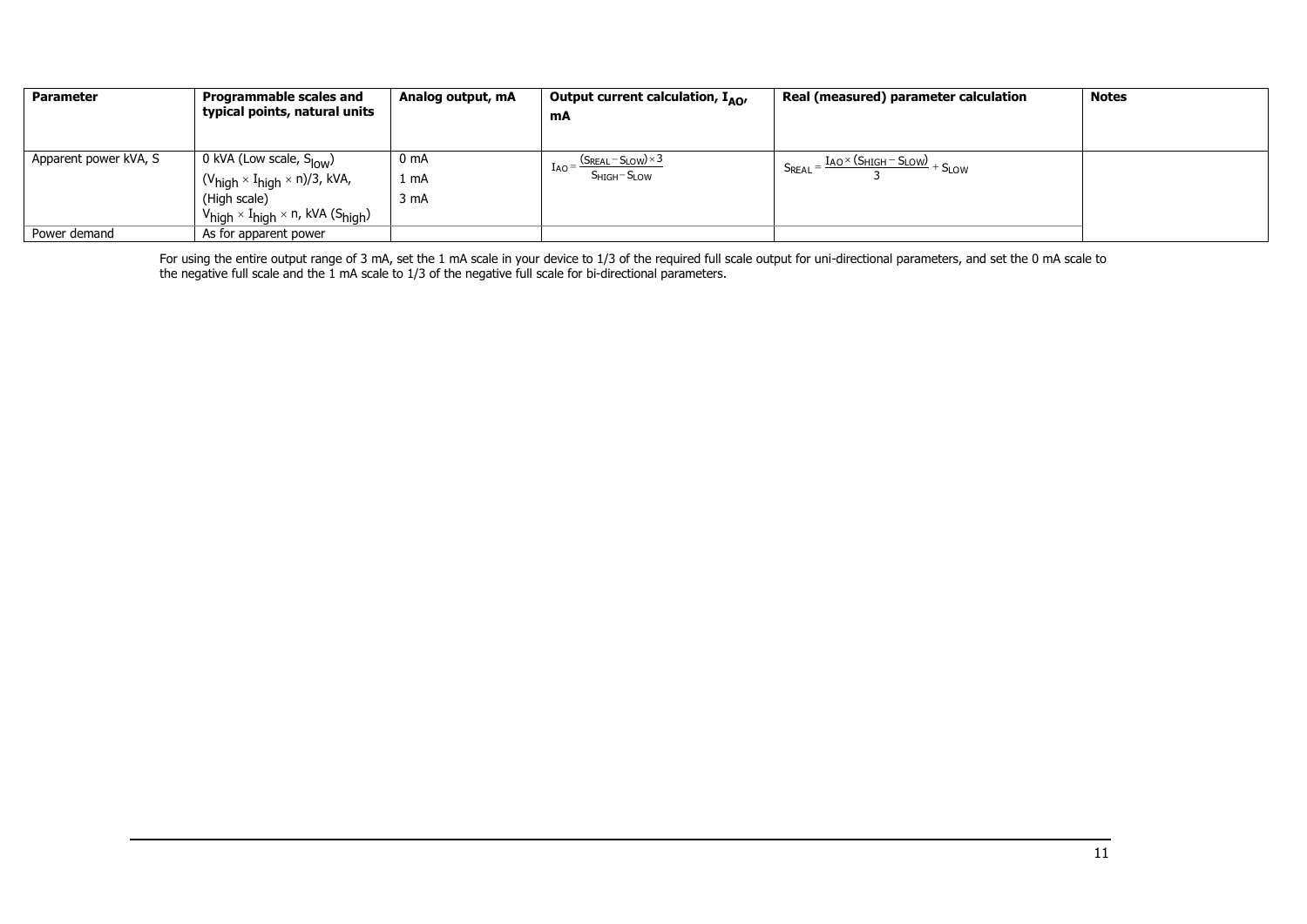## **Analog Output ±3 mA range (±1 mA option with 200% overload)**

<span id="page-11-0"></span>

| <b>Parameter</b> | Programmable                                   | <b>Analog</b>            | <b>Output current</b>                                                          | Real (measured) parameter                                                                                        | <b>Notes</b>                |
|------------------|------------------------------------------------|--------------------------|--------------------------------------------------------------------------------|------------------------------------------------------------------------------------------------------------------|-----------------------------|
|                  | scales and typical<br>points, natural          | output,<br>mA            | calculation, I <sub>AO</sub> , mA                                              | calculation                                                                                                      |                             |
|                  | units                                          |                          |                                                                                |                                                                                                                  |                             |
| Voltage, V       | 0 V (Low scale,                                | 0 <sub>mA</sub>          | $I_{AO} = \frac{(V_{REAL} - V_{LOW}) \times 3}{V_{HIGH} - V_{LOW}}$            | $V_{REAL} = \frac{I_{AO} \times (V_{HIGH} - V_{LOW})}{3} + V_{LOW}$                                              |                             |
| No PT            | $V_{\text{low}}$                               | 1 mA                     |                                                                                |                                                                                                                  |                             |
|                  | $(1.2 \times 690)/3 =$<br>414V (High scale)    | 3 mA                     |                                                                                |                                                                                                                  |                             |
|                  | $1.2 \times 690 = 828V$                        |                          |                                                                                |                                                                                                                  |                             |
|                  | $(V_{\text{high}})$                            |                          |                                                                                |                                                                                                                  |                             |
| Voltage          | $\overline{0V}$ (Low scale, $V_{\text{low}}$ ) | 0 <sub>m</sub> A         |                                                                                |                                                                                                                  | $K = PT$ ratio              |
| via PT           | $(144 \times K)/3$ , V (High                   | 1 <sub>mA</sub>          |                                                                                |                                                                                                                  |                             |
|                  | scale)                                         | 3 mA                     |                                                                                |                                                                                                                  |                             |
|                  | $144 \times K$ , V (V <sub>high</sub> )        |                          |                                                                                |                                                                                                                  |                             |
| Current I        | 0 A (Low scale,                                | 0 <sub>mA</sub>          | $I_{AO} = \frac{(I_{REAL} - I_{LOW}) \times 3}{I_{HIGH} - I_{LOW}}$            | $I_{\mathsf{REAL}} = \frac{I_{\mathsf{AO}} \times (I_{\mathsf{HIGH}} - I_{\mathsf{LOW}})}{3} + I_{\mathsf{LOW}}$ | $I_p = CT$ primary current, |
|                  | $I_{\text{low}}$                               | 1 <sub>mA</sub>          |                                                                                |                                                                                                                  | Multiplier 2 for 100%       |
|                  | $(2 \times I_p)/3$ , A (High                   | 3 mA                     |                                                                                |                                                                                                                  | overload                    |
|                  | scale)                                         |                          |                                                                                |                                                                                                                  |                             |
|                  | $2 \times I_{p}$ , A (I <sub>high</sub> )      |                          |                                                                                |                                                                                                                  |                             |
| Signed power     | $-0.0$                                         | $-3$ mA                  | For negative PF:                                                               | If $PF < 0$ mA:                                                                                                  |                             |
| factor, PF       | $-0.667$                                       | $-1$ mA                  | $I_{AO} = -3 \times (1 + PF_{REAL})$                                           | $PFREAL = -1 - IAO/3$                                                                                            |                             |
|                  | 1.00 (Low scale)<br>0.667 (High scale)         | 0 <sub>m</sub> A<br>1 mA | For positive PF:<br>$I_{AO} = 3 \times (1 - PF_{REAL})$                        | If $PF \geq 0$ mA:<br>$PFREAL = 1 - IAO/3$                                                                       |                             |
|                  | 0.0                                            | 3 mA                     |                                                                                |                                                                                                                  |                             |
| Lag and lead     | 0.00 (Low scale,                               | 0 <sub>m</sub> A         | $I_{AO} = \frac{(PF_{REAL} - PF_{LOW}) \times 3}{PF_{HIGH} - PF_{LOW}}$        | $PF_{REAL} = \frac{I_{AO} \times (PF_{HIGH} - PF_{LOW})}{2} + PF_{LOW}$                                          |                             |
| power factor,    | PF <sub>low</sub>                              | 1 <sub>mA</sub>          |                                                                                |                                                                                                                  |                             |
| PF               | 0.333 (High scale)                             | 3 mA                     |                                                                                |                                                                                                                  |                             |
|                  | $1.00$ (PF $_{\text{high}}$ )                  |                          |                                                                                |                                                                                                                  |                             |
| Frequency, f     | 0 Hz (Low scale,                               | 0 <sub>mA</sub>          | $I_{AO} = \frac{(f_{REAL} - f_{LOW}) \times 3}{(f_{REAL} - f_{LOW}) \times 3}$ | $f_{\text{REAL}} = \frac{f_{\text{AO}} \times (f_{\text{HIGH}} - f_{\text{LOW}})}{3} + f_{\text{LOW}}$           |                             |
|                  | $f_{\text{low}}$                               | 1 <sub>mA</sub>          | fHIGH-fLOW                                                                     |                                                                                                                  |                             |
|                  | 33 Hz (High scale)                             | 3 mA                     |                                                                                |                                                                                                                  |                             |
|                  | 99 Hz (f <sub>high</sub> )                     |                          |                                                                                |                                                                                                                  |                             |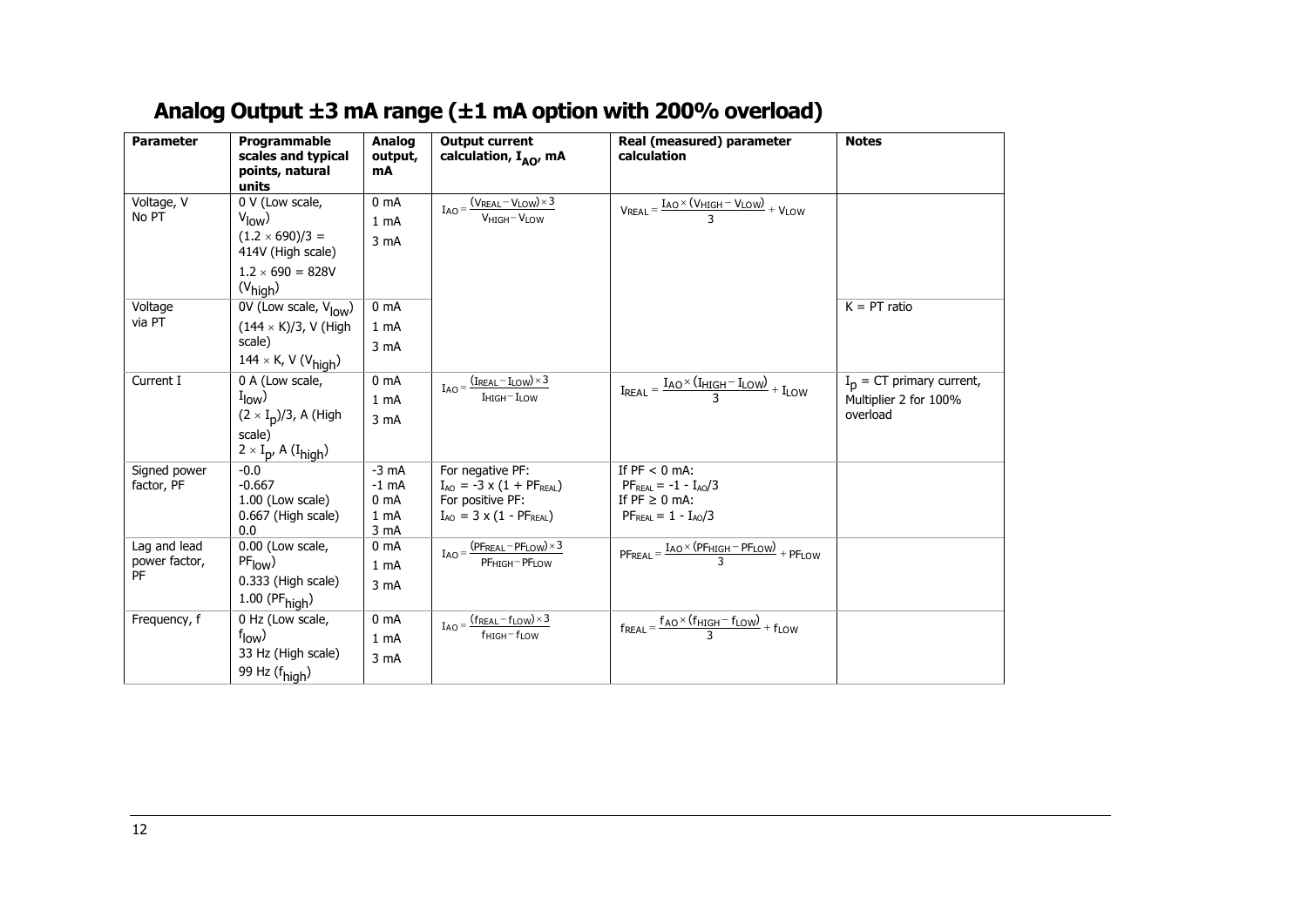| <b>Parameter</b>          | Programmable<br>scales and typical<br>points, natural<br>units                                                                                                                                                                     | Analog<br>output,<br>mA                    | <b>Output current</b><br>calculation, I <sub>AO</sub> , mA                                   | Real (measured) parameter<br>calculation                                                      | <b>Notes</b>                                                                                                                        |
|---------------------------|------------------------------------------------------------------------------------------------------------------------------------------------------------------------------------------------------------------------------------|--------------------------------------------|----------------------------------------------------------------------------------------------|-----------------------------------------------------------------------------------------------|-------------------------------------------------------------------------------------------------------------------------------------|
| Active power,<br>kW, P    | $-(V_{high} \times I_{high} \times n)$ ,<br>$KW(P_{\text{low}})$<br>0 kW, (Low scale)<br>$(V_{high} \times I_{high} \times$<br>n)/3, kW (High<br>scale)<br>$V_{\text{high}} \times I_{\text{high}} \times n$ ,<br>$kW$ ( $Phich$ ) | $-3$ mA<br>0 <sub>mA</sub><br>1 mA<br>3 mA | $I_{AO} = \frac{(P_{REAL} - P_{LOW}) \times 6}{P_{HIGH} - P_{LOW}} - 3$                      | $P_{REAL} = (I_{AO} + 3) \times (P_{HIGH} - P_{LOW})/6 +$<br>$P_{LOW}$                        | $I_{\text{high}} = 2 \times I_{\text{p}}$<br>n=3 for 3LN3, 4LN3 and<br>3BLN3 configurations,<br>$n = 2$ for other<br>configurations |
| Reactive power<br>kvar, Q | As for active power                                                                                                                                                                                                                |                                            | $I_{AO} = \frac{(Q_{REAL} - Q_{LOW}) \times 6}{2} - 3$<br>$Q_{HIGH} - Q_{LOW}$               | $Q_{\text{REAL}} = (I_{\text{AO}} + 3) \times (Q_{\text{HIGH}} - Q_{\text{LOW}})/6 +$<br>QLOW |                                                                                                                                     |
| Apparent power<br>kVA, S  | 0 kVA (Low scale,<br>$S_{\text{low}}$<br>$(V_{\text{high}} \times I_{\text{high}} \times$<br>n)/3, kVA, (High<br>scale)<br>$V_{\text{high}} \times I_{\text{high}} \times n$ ,<br>kVA (S <sub>high</sub> )                         | 0 <sub>m</sub> A<br>1 mA<br>3 mA           | $I_{AO} = \frac{(S_{REAL} - S_{LOW}) \times 3}{(S_{REAL} - S_{LOW}) \times 3}$<br>SHIGH-SLOW | $S_{REAL} = \frac{I_{AO} \times (S_{HIGH} - S_{LOW})}{3} + S_{LOW}$                           |                                                                                                                                     |
| Power demand              | As for apparent<br>power                                                                                                                                                                                                           |                                            |                                                                                              |                                                                                               |                                                                                                                                     |

For using the entire output range of ±3 mA, set the 1 mA scale in your device to 1/3 of the required full scale output for both uni-directional and bi-directional parameters.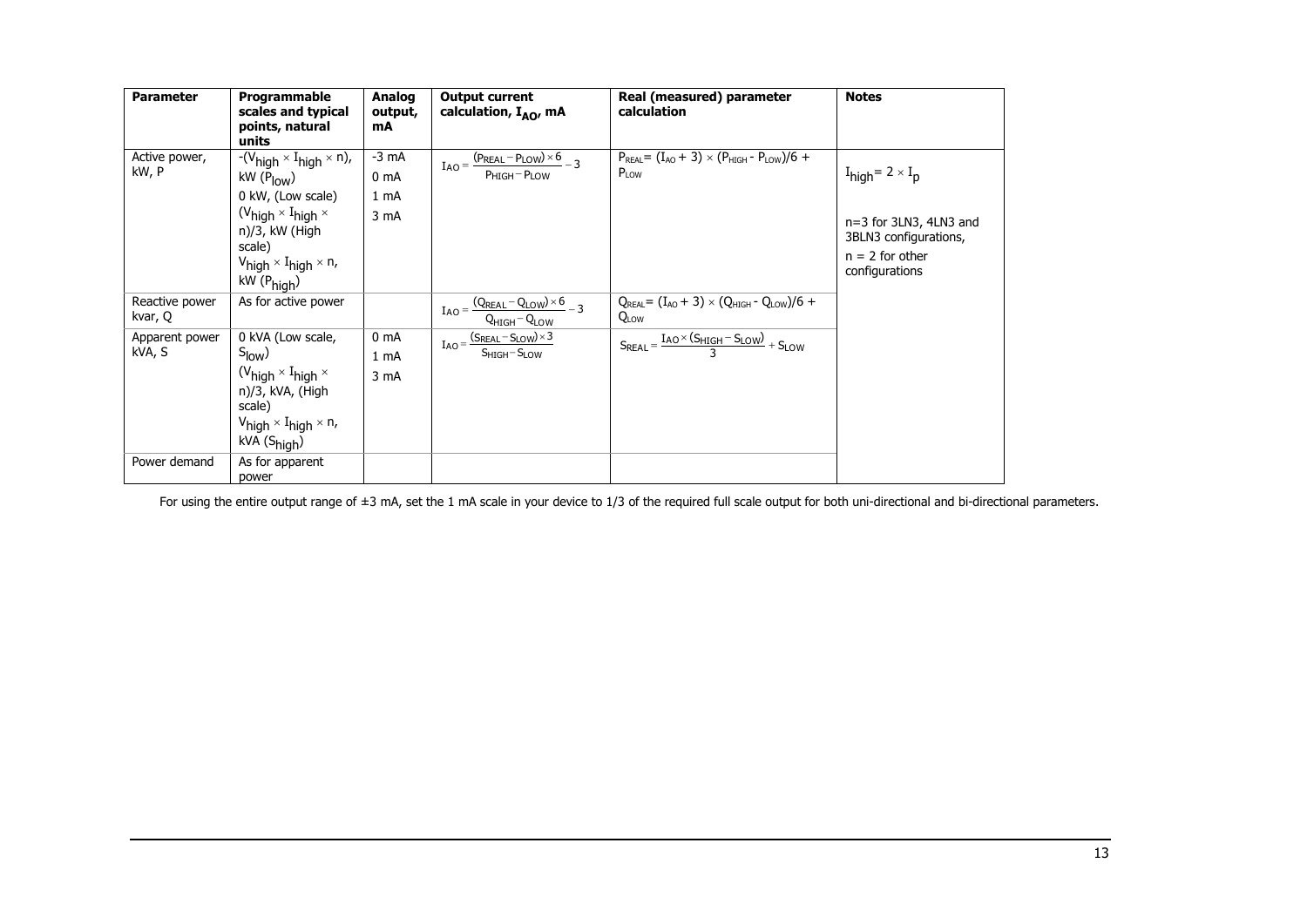## **Analog Output 0-5 mA range (0-1 mA option with 400% overload)**

<span id="page-13-0"></span>

| <b>Parameter</b>       | <b>Programmable scales</b><br>and typical points,<br>natural units | Analog output,<br>mA                 | Output current calculation,<br>$I_{AO}$ mA                                     | Real (measured) parameter calculation                                                                  | <b>Notes</b>                              |
|------------------------|--------------------------------------------------------------------|--------------------------------------|--------------------------------------------------------------------------------|--------------------------------------------------------------------------------------------------------|-------------------------------------------|
| Voltage, V             | 0 V (Low scale, $V_{low}$ )                                        | 0 <sub>mA</sub>                      | $\overline{I_{AO}} = \frac{(V_{REAL} - V_{LOW}) \times 5}{V_{HIGH} - V_{LOW}}$ | $V_{REAL} = \frac{I_{AO} \times (V_{HIGH} - V_{LOW})}{F} + V_{LOW}$                                    |                                           |
| No PT                  | $(1.2 \times 690)/5 = 165.6V$<br>(High scale)                      | $1 \text{ mA}$<br>5 mA               |                                                                                |                                                                                                        |                                           |
|                        | $1.2 \times 690 = 828V (V_{high})$                                 |                                      |                                                                                |                                                                                                        | $K = PT$ ratio                            |
| Voltage, V<br>via PT   | 0 V (Low scale, $V_{low}$ )                                        | 0 <sub>mA</sub>                      |                                                                                |                                                                                                        |                                           |
|                        | $(144 \times K)/5$ , V (High scale)                                | 1 mA                                 |                                                                                |                                                                                                        |                                           |
|                        | 144 $\times$ K, V (V <sub>high</sub> )                             | 5 <sub>mA</sub>                      |                                                                                |                                                                                                        |                                           |
| Current I              | 0 A (Low scale, $I_{low}$ )                                        | 0 <sub>mA</sub>                      | $I_{AO} = \frac{(I_{REAL} - I_{LOW}) \times 5}{I_{HIGH} - I_{LOW}}$            | $I_{REAL} = \frac{I_{AO} \times (I_{HIGH} - I_{LOW})}{5} + I_{LOW}$                                    | $I_n = CT$ primary current,               |
|                        | $(2 \times I_p)/5$ , A (High scale)                                | 1 mA                                 |                                                                                |                                                                                                        | Multiplier 2 for 100%<br>overload         |
|                        | $2 \times I_p$ , A (I <sub>high</sub> )                            | 5 <sub>mA</sub>                      |                                                                                |                                                                                                        |                                           |
| Signed power factor,   | $-0.0$ (Low scale)                                                 | 0 <sub>mA</sub>                      | For negative PF:                                                               | If PF< 1.0 mA:                                                                                         |                                           |
| PF                     | -0.4 (High scale)<br>$-0.50$                                       | 1 <sub>mA</sub><br>$1.25 \text{ mA}$ | $I_{AO} = -PF_{REAL} \times 5/2$<br>For positive PF:                           | $PFREAL = -IAO \times 2/5$<br>If $PF \geq 1.0$ mA:                                                     |                                           |
|                        | 1.00                                                               | $2.5 \text{ mA}$                     | $I_{AO} = 5 - PF_{REAL} \times 5/2$                                            | $PF_{RFAI} = (5 - I_{AO}) \times 2/5$                                                                  |                                           |
|                        | 0.50                                                               | 3.75 mA                              |                                                                                |                                                                                                        |                                           |
|                        | 0.0                                                                | 5 mA                                 |                                                                                |                                                                                                        |                                           |
| Lag and lead power     | $\overline{0.00}$ (Low scale, PF $_{\text{low}}$ )                 | 0 <sub>mA</sub>                      | $I_{AO} = \frac{(PF_{REAL} - PF_{LOW}) \times 5}{PF_{HIGH} - PF_{LOW}}$        | $PF_{REAL} = \frac{I_{AO} \times (PF_{HIGH} - PF_{LOW})}{F} + PF_{LOW}$                                |                                           |
| factor, PF             | 0.200 (High scale)                                                 | 1 mA                                 |                                                                                |                                                                                                        |                                           |
|                        | $1.00$ (PF $_{\text{hiah}}$ )                                      | 5 <sub>mA</sub>                      |                                                                                |                                                                                                        |                                           |
| Frequency, f           | $\overline{0$ Hz (Low scale, $f_{low}$ )                           | 0 <sub>mA</sub>                      | $I_{AO} = \frac{(f_{REAL} - f_{LOW}) \times 5}{f_{HIGH} - f_{LOW}}$            | $f_{\text{REAL}} = \frac{f_{\text{AO}} \times (f_{\text{HIGH}} - f_{\text{LOW}})}{5} + f_{\text{LOW}}$ |                                           |
|                        | 20 Hz (High scale)                                                 | 1 mA                                 |                                                                                |                                                                                                        |                                           |
|                        | 100 Hz $(f_{\text{high}})$                                         | 5 mA                                 |                                                                                |                                                                                                        |                                           |
| Active power kW, P     | $-(V_{high} \times I_{high} \times n)$ , kW                        | 0 <sub>mA</sub>                      | $I_{AO} = \frac{(P_{REAL} - P_{LOW}) \times 5}{P_{HIGH} - P_{LOW}}$            | $P_{REAL} = \frac{I_{AO} \times (P_{HIGH} - P_{LOW})}{F} + P_{LOW}$                                    |                                           |
|                        | (Low scale, Plow)                                                  | 1 mA                                 |                                                                                |                                                                                                        | $I_{\text{hiah}} = 2 \times I_{\text{D}}$ |
|                        | $-(V_{high} \times I_{high} \times n)/5$ , kW                      | 2.5 <sub>mA</sub>                    |                                                                                |                                                                                                        |                                           |
|                        | (High scale)                                                       | 5 <sub>m</sub> A                     |                                                                                |                                                                                                        | n=3 for 3LN3, 4LN3 and                    |
|                        | $0$ kW                                                             |                                      |                                                                                |                                                                                                        | 3BLN3 configurations,                     |
|                        | $V_{high} \times I_{high} \times n$ , kW                           |                                      |                                                                                |                                                                                                        | $n = 2$ for other                         |
|                        | (P <sub>high</sub> )                                               |                                      |                                                                                |                                                                                                        | configurations                            |
| Reactive power kvar, Q | As for active power                                                |                                      | $I_{AO} = \frac{(Q_{REAL} - Q_{LOW}) \times 5}{4}$<br>$QHIGH - QLOW$           | $\overline{Q_{REAL}} = \frac{I_{AO} \times (Q_{HIGH} - Q_{LOW})}{5} + Q_{LOW}$                         |                                           |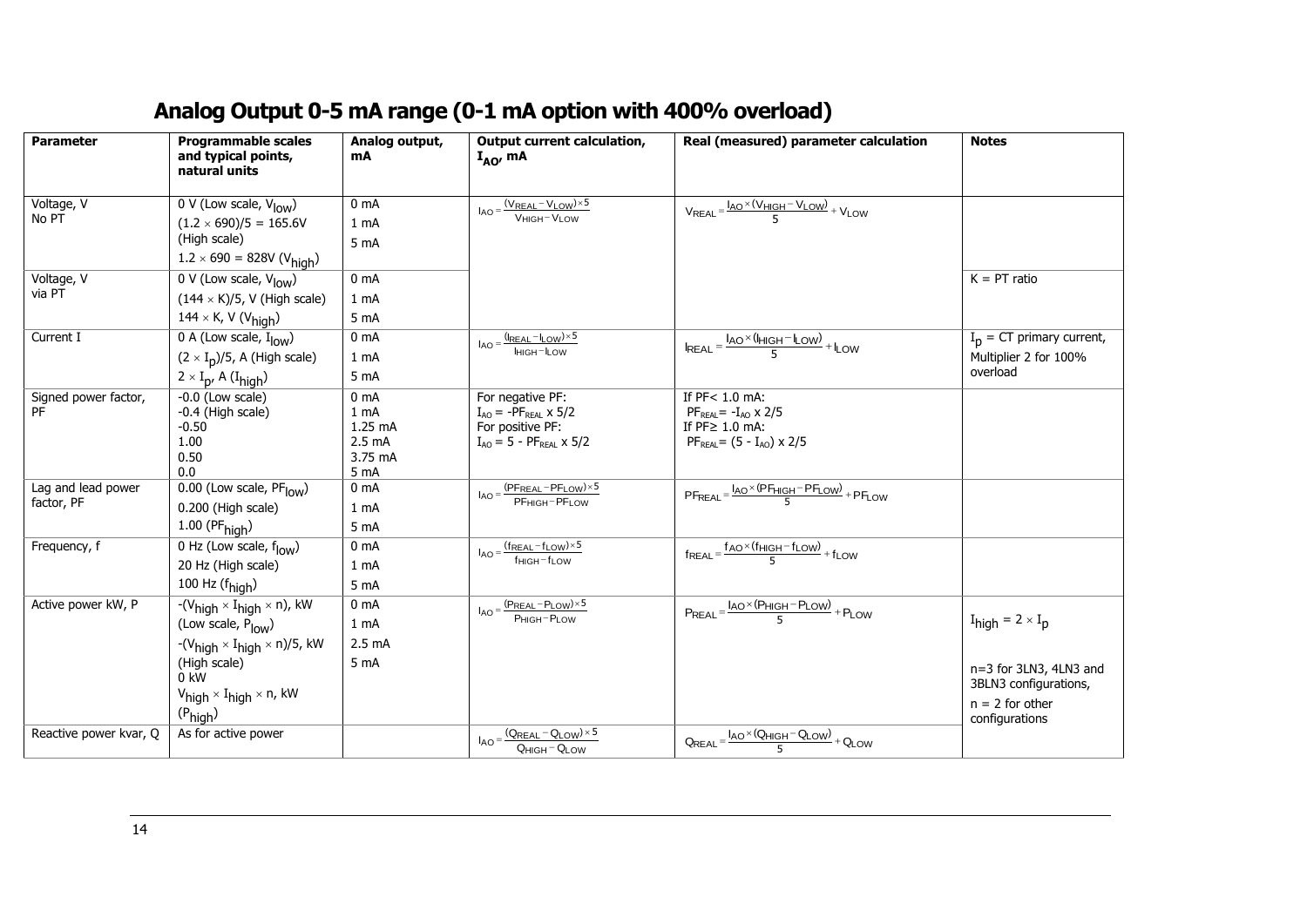| <b>Parameter</b>      | <b>Programmable scales</b><br>and typical points,<br>natural units                                                                                                                       | Analog output,<br>mA | <b>Output current calculation,</b><br>$I_{AO}$ , mA         | Real (measured) parameter calculation                               | <b>Notes</b> |
|-----------------------|------------------------------------------------------------------------------------------------------------------------------------------------------------------------------------------|----------------------|-------------------------------------------------------------|---------------------------------------------------------------------|--------------|
| Apparent power kVA, S | 0 kVA (Low scale, S <sub>low</sub> )<br>$(V_{high} \times I_{high} \times n)/5$ , kVA,<br>(High scale)<br>$V_{\text{high}} \times I_{\text{high}} \times n$ , kVA<br>$(S_{\text{high}})$ | 0 mA<br>1 mA<br>5 mA | $(S_{REAL} - S_{LOW}) \times 5$<br><b>IAO</b><br>SHIGH-SLOW | $S_{REAL} = \frac{I_{AO} \times (S_{HIGH} - S_{LOW})}{F} + S_{LOW}$ |              |
| Power demand          | As for apparent power                                                                                                                                                                    |                      |                                                             |                                                                     |              |

For using the entire output range of 5 mA, set the 1 mA scale in your device to 1/5 of the required full scale output for uni-directional parameters, and set the 0 mA scale to the negative full scale and the 1 mA scale to 1/5 of the negative full scale for bi-directional parameters.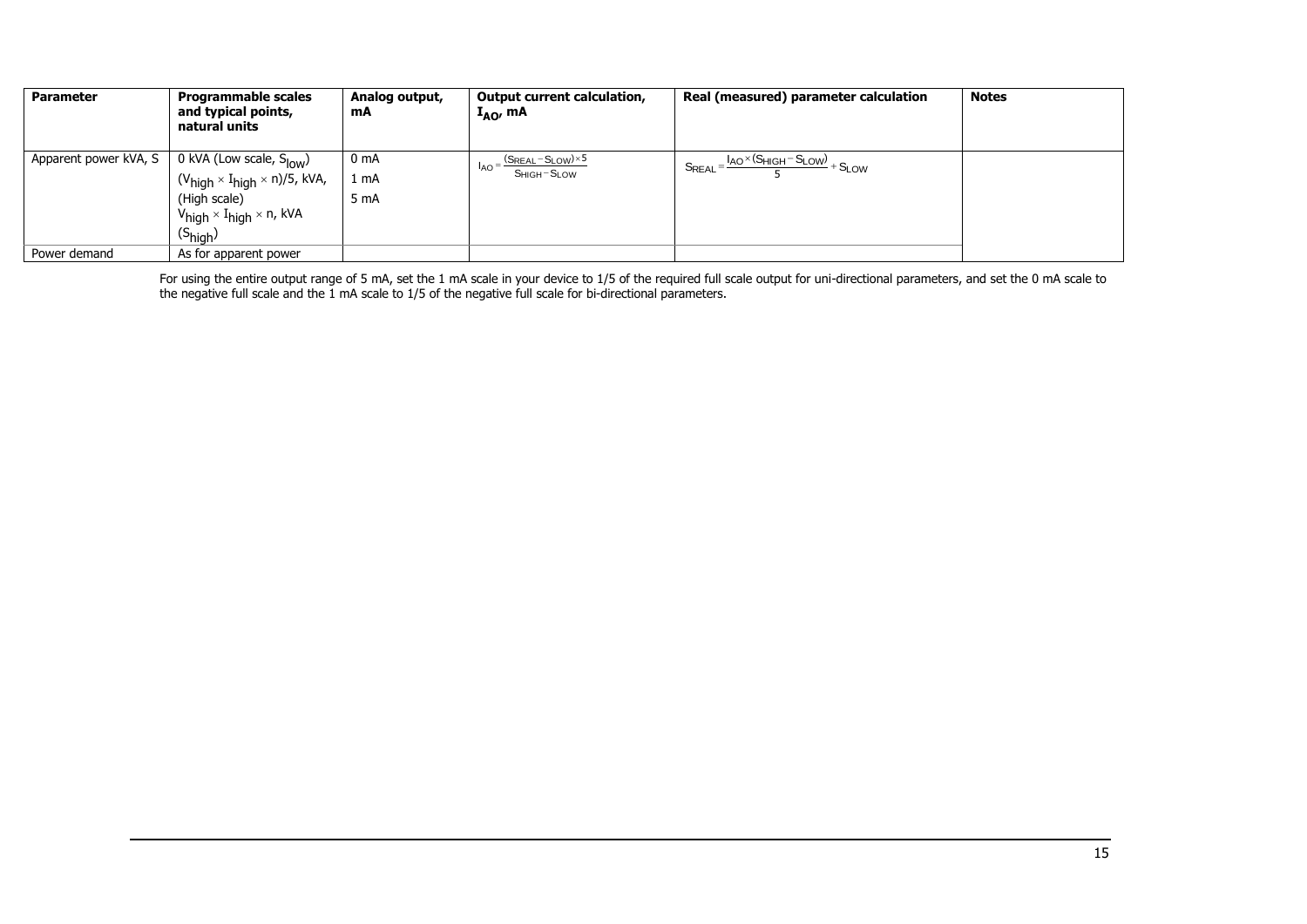## **Analog Output ±5 mA range (±1 mA option with 400% overload)**

<span id="page-15-0"></span>

| <b>Parameter</b>     | <b>Programmable scales</b><br>and typical points,        | Analog output,<br>mA        | Output current calculation, $I_{AO}$ ,<br>mA                             | Real (measured) parameter calculation                                                                  | <b>Notes</b>                              |
|----------------------|----------------------------------------------------------|-----------------------------|--------------------------------------------------------------------------|--------------------------------------------------------------------------------------------------------|-------------------------------------------|
|                      | natural units                                            |                             |                                                                          |                                                                                                        |                                           |
| Voltage, V<br>No PT  | $0 \text{ V}$ (Low scale, $V_{\text{low}}$ )             | 0 <sub>mA</sub>             | $(V_{REAL} - V_{LOW}) \times 5$<br>$I_{AO}$<br>VHIGH-VLOW                | $V_{REAL} = \frac{I_{AO} \times (V_{HIGH} - V_{LOW})}{F} + V_{LOW}$                                    |                                           |
|                      | $(1.2 \times 690)/5 = 165.6V$                            | 1 <sub>mA</sub>             |                                                                          |                                                                                                        |                                           |
|                      | (High scale)                                             | 5 mA                        |                                                                          |                                                                                                        |                                           |
|                      | $1.2 \times 690 = 828V (V_{\text{high}})$                |                             |                                                                          |                                                                                                        |                                           |
| Voltage<br>via PT    | 0V (Low scale, V <sub>low</sub> )                        | 0 <sub>mA</sub>             |                                                                          |                                                                                                        | $K = PT$ ratio                            |
|                      | $(144 \times K)/5$ , V (High scale)                      | 1 <sub>mA</sub>             |                                                                          |                                                                                                        |                                           |
|                      | 144 × K, V (V <sub>high</sub> )                          | 5 <sub>mA</sub>             |                                                                          |                                                                                                        |                                           |
| Current I            | 0 A (Low scale, $I_{low}$ )                              | 0 <sub>mA</sub>             | $I_{AO} = \frac{(I_{REAL} - I_{LOW}) \times 5}{I_{HIGH} - I_{LOW}}$      | $I_{REAL} = \frac{I_{AO} \times (I_{HIGH} - I_{LOW})}{5} + I_{LOW}$                                    | $I_{p}$ = CT primary current,             |
|                      | $(2 \times I_p)/5$ , A (High scale)                      | 1 mA                        |                                                                          |                                                                                                        | Multiplier 2 for 100%                     |
|                      | $2 \times I_{p}$ , A (I <sub>high</sub> )                | 5 mA                        |                                                                          |                                                                                                        | overload                                  |
| Signed power factor, | $-0.0$                                                   | $-5$ mA                     | For negative PF:                                                         | If $PF < 0$ mA:                                                                                        |                                           |
| <b>PF</b>            | $-0.667$<br>1.00 (Low scale)                             | $-1$ mA<br>0 <sub>m</sub> A | $I_{AO} = -5 \times (1 + PF_{REAL})$<br>For positive PF:                 | $PF_{REAL} = -1 - I_{AO}/5$<br>If $PF \ge 0$ mA:                                                       |                                           |
|                      | 0.667 (High scale)                                       | 1 <sub>mA</sub>             | $I_{AO} = 5 \times (1 - PF_{REAL})$                                      | $PFREAL = 1 - IAO/5$                                                                                   |                                           |
|                      | 0.0                                                      | 5 mA                        |                                                                          |                                                                                                        |                                           |
| Lag and lead power   | 0.00 (Low scale, PFlow)                                  | 0 <sub>mA</sub>             | $I_{AO} = \frac{(PF_{REAL} - PF_{LOW}) \times 5}{PF_{HIGH} - PF_{LOW}}$  | $PF_{REAL} = \frac{I_{AO} \times (PF_{HIGH} - PF_{LOW})}{5} + PF_{LOW}$                                |                                           |
| factor, PF           | 0.333 (High scale)                                       | 1 <sub>mA</sub>             |                                                                          |                                                                                                        |                                           |
|                      | $1.00$ (PF $_{\text{high}}$ )                            | 5 mA                        |                                                                          |                                                                                                        |                                           |
| Frequency, f         | 0 Hz (Low scale, $f_{low}$ )                             | 0 <sub>mA</sub>             | $I_{AO} = \frac{(f_{REAL} - f_{LOW}) \times 5}{f_{HIGH} - f_{LOW}}$      | $f_{\text{REAL}} = \frac{f_{\text{AO}} \times (f_{\text{HIGH}} - f_{\text{LOW}})}{F} + f_{\text{LOW}}$ |                                           |
|                      | 20 Hz (High scale)                                       | 1 <sub>mA</sub>             |                                                                          |                                                                                                        |                                           |
|                      | 100 Hz $(fhigh)$                                         | 5 <sub>mA</sub>             |                                                                          |                                                                                                        |                                           |
| Active power, kW, P  | $-(V_{high} \times I_{high} \times n)$ , kW              | $-5$ mA                     | $I_{AO} = \frac{(P_{REAL} - P_{LOW}) \times 10}{P_{HIGH} - P_{LOW}} - 5$ | $P_{\text{REAL}} = (I_{AO} + 5) \times (P_{\text{HIGH}} - P_{\text{LOW}})/10 + P_{\text{LOW}}$         |                                           |
|                      | (P <sub>low</sub> )                                      | 0 <sub>mA</sub>             |                                                                          |                                                                                                        | $I_{\text{high}} = 2 \times I_{\text{p}}$ |
|                      | 0 kW, (Low scale)                                        | 1 <sub>mA</sub>             |                                                                          |                                                                                                        |                                           |
|                      | $(V_{high} \times I_{high} \times n)/5$ , kW             | 5 <sub>mA</sub>             |                                                                          |                                                                                                        | n=3 for 3LN3, 4LN3 and                    |
|                      | (High scale)<br>$V_{high} \times I_{high} \times n$ , kW |                             |                                                                          |                                                                                                        | 3BLN3 configurations,                     |
|                      |                                                          |                             |                                                                          |                                                                                                        | $n = 2$ for other                         |
| Reactive power kvar, | $(P_{high})$<br>As for active power                      |                             |                                                                          | $Q_{\text{REAL}} = (I_{\text{AO}} + 5) \times (Q_{\text{HIGH}} - Q_{\text{LOW}})/10 + Q_{\text{LOW}}$  | configurations                            |
| Q                    |                                                          |                             | $I_{AO} = \frac{(Q_{REAL} - Q_{LOW}) \times 10}{Q_{HIGH} - Q_{LOW}} - 5$ |                                                                                                        |                                           |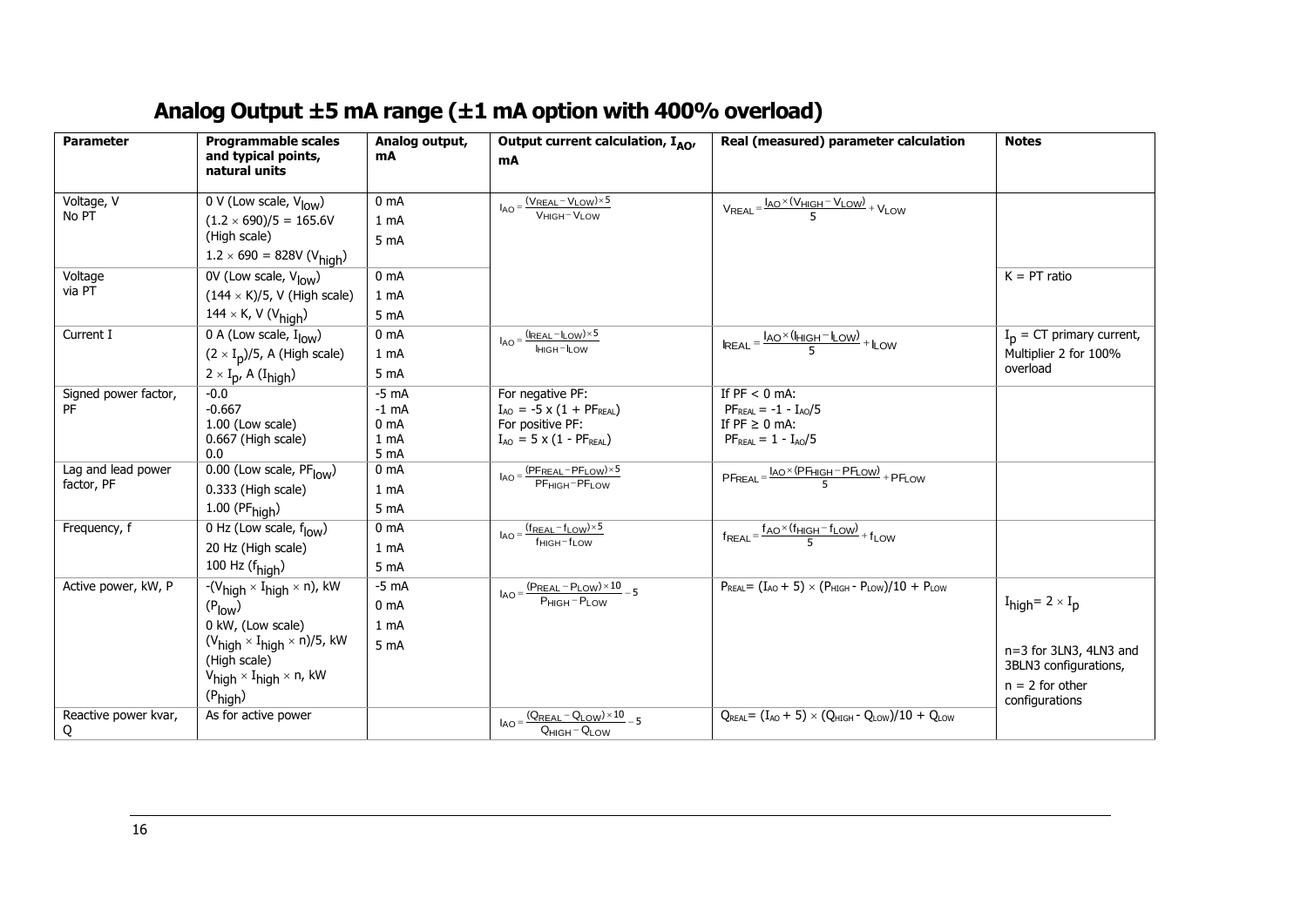| <b>Parameter</b>    | <b>Programmable scales</b><br>and typical points,<br>natural units                                                                                                                       | Analog output,<br>mA | Output current calculation, $I_{AO}$<br>mA                | Real (measured) parameter calculation                               | <b>Notes</b> |
|---------------------|------------------------------------------------------------------------------------------------------------------------------------------------------------------------------------------|----------------------|-----------------------------------------------------------|---------------------------------------------------------------------|--------------|
| Apparent power kVA, | 0 kVA (Low scale, S <sub>low</sub> )<br>$(V_{high} \times I_{high} \times n)/5$ , kVA,<br>(High scale)<br>$V_{\text{high}} \times I_{\text{high}} \times n$ , kVA<br>$(S_{\text{high}})$ | 0 mA<br>1 mA<br>5 mA | $(S_{REAL} - S_{LOW}) \times 5$<br>$I_{AO}$<br>SHIGH-SLOW | $S_{REAL} = \frac{I_{AO} \times (S_{HIGH} - S_{LOW})}{F} + S_{LOW}$ |              |
| Power demand        | As for apparent power                                                                                                                                                                    |                      |                                                           |                                                                     |              |

For using the entire output range of ±5 mA, set the 1 mA scale in your device to 1/5 of the required full scale output for both uni-directional and bi-directional parameters.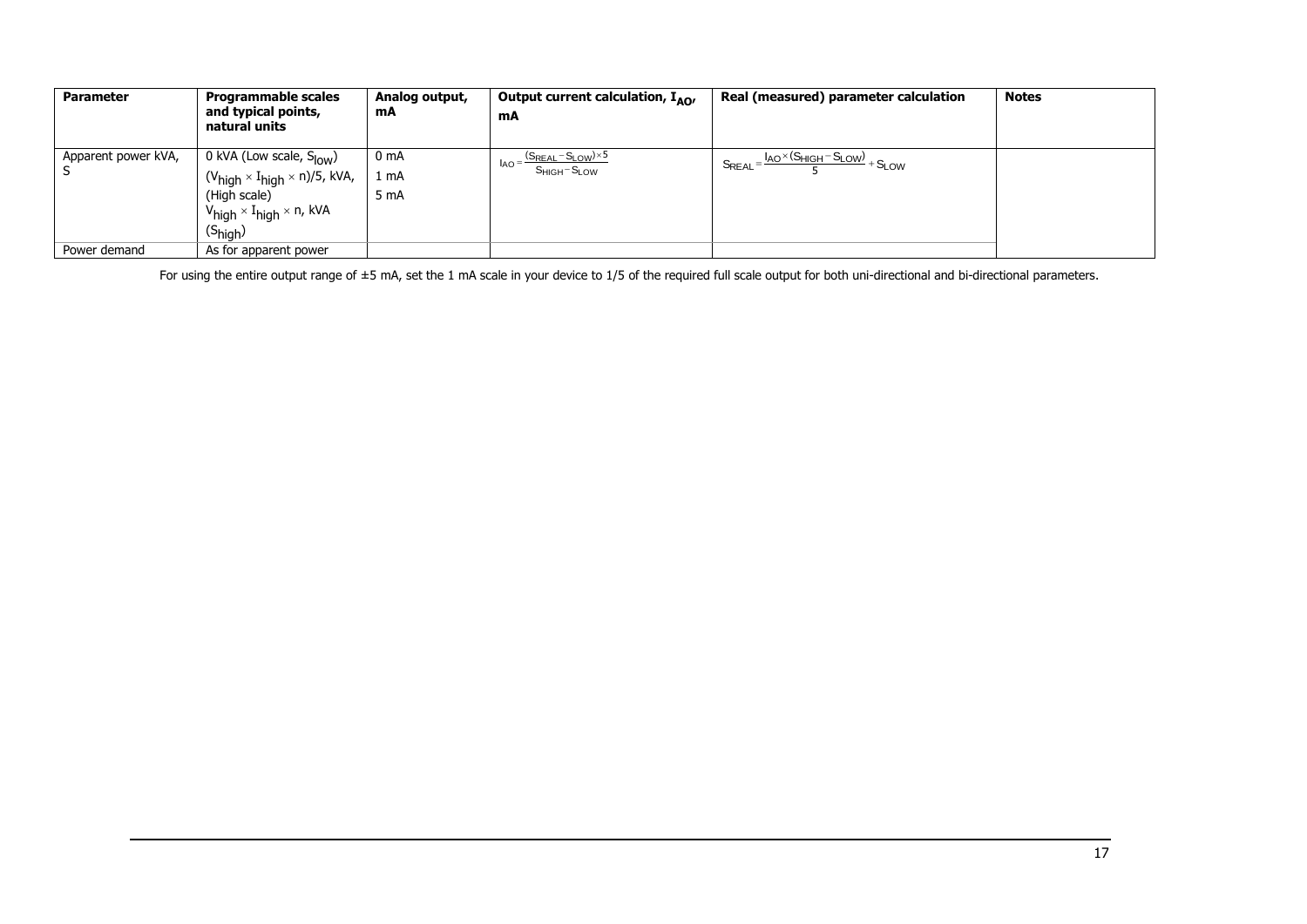### <span id="page-17-0"></span>**Calculation Examples**

### **Example 1**

The meter is installed on a 24 kV power line with 400:5A current transformers and 24,000:120V potential transformers:

I<sub>p</sub> = CT primary current = 400A and 3-phase

K = PT ratio = 24000/120 = 200.

Wiring configuration is 4Ln3, n = 3.

### **The full-scale analog output ranges are as follows:**

Voltage:

Low voltage  $V_{\text{low}} = 0 V$ .

High voltage  $V_{\text{hich}}$  = 144  $\times$  K=144  $\times$  200 = 28800 V.

Current:

Low current  $I_{\text{low}}$  (0 or 4 mA) = 0 A,

High current  $I_{\text{high}}$  = 2  $\times$  I<sub>p</sub> = 2  $\times$  400 = 800 A

Active and reactive power:

Low power P<sub>low</sub> = - n  $\times$  V<sub>high</sub>  $\times$  I<sub>high</sub> /1000 = -3  $\times$  28800  $\times$  800/1000 = -69,120 kW (kvar)

High power P<sub>high</sub> =  $n \times V_{high} \times I_{high}$  /1000 =  $3 \times 28800 \times 800/1000$  = 69,120 kW (kvar)

#### **The programmable analog output scales should be as follows:**

Voltage:

Low scale, 0 mA/4 mA (all ranges): 0 V.

High scale, 1 mA/20 mA (4-20 mA, 0-20 mA, 0-1mA, ±1 mA ranges):  $V_{\text{hich}}$ = 28800 V.

High scale, 1 mA (0-2 mA,  $\pm 2$  mA ranges):  $V_{\text{hich}}/2 = 28800/2 = 14400$  V.

High scale, 1 mA (0-3 mA,  $\pm 3$  mA ranges):  $V_{\text{high}}/3 = 28800/2 = 9600$  V.

### Current:

Low scale, 0 mA/4 mA (all ranges): 0 A.

High scale, 1 mA/20 mA (4-20 mA, 0-20 mA, 0-1mA,  $\pm$ 1 mA ranges):  $I<sub>hich</sub>$ = 800 A.

High scale, 1 mA (0-2 mA,  $\pm 2$  mA ranges):  $I_{\text{high}}/2 = 800/2 = 400$  A.

High scale, 1 mA (0-3 mA,  $\pm 3$  mA ranges):  $I_{\text{hich}}/3 = 800/3 = 267$  A.

Active and reactive power:

Low scale, 0 mA/4 mA (4-20 mA, 0-20 mA, 0-1 mA, 0-2 mA, 0-3 mA ranges):  $P_{\text{low}}$  = -69,120 kW (kvar).

Low scale, 0 mA ( $\pm$ 1 mA,  $\pm$ 2 mA,  $\pm$ 3 mA range): P<sub>low</sub> = 0 kW (kvar).

High scale, 1 mA/20 mA (4-20 mA, 0-20 mA, 0-1mA, ±1 mA ranges): Phinh = 69,120 kW (kvar).

High scale, 1 mA (0-2 mA range): 0 kW (kvar).

High scale, 1 mA ( $\pm 2$  mA range):  $P_{\text{hich}}/2 = 69,120/2 = 34560$  kW (kvar).

High scale, 1 mA (0-3 mA range):  $P_{low}$  /3 = -69,120/3 = -11520 kW (kvar).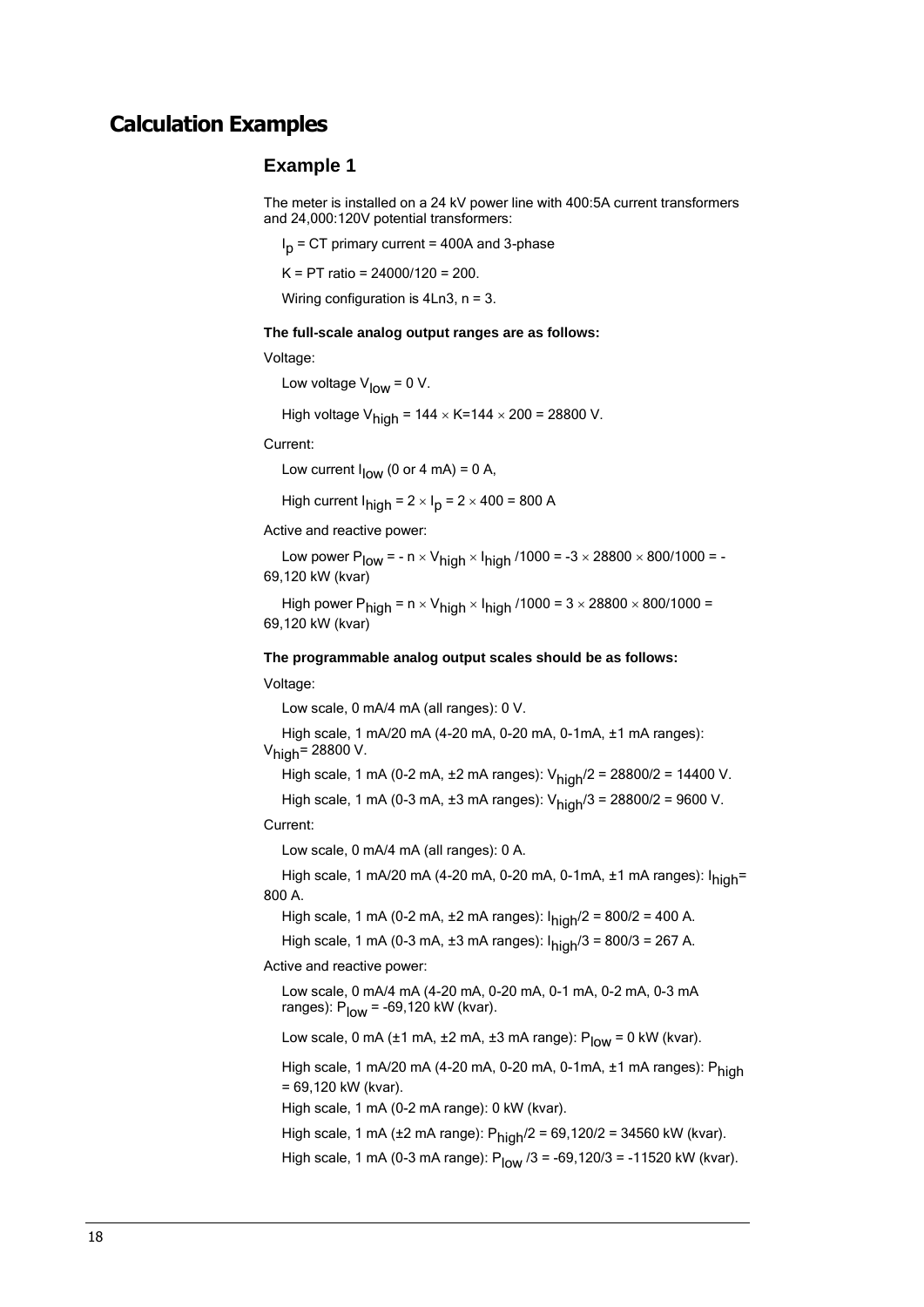High scale, 1 mA (±3 mA range):  $P_{\text{high}}/3 = 69,120/3 = 11520$  kW (kvar).

### **Example 2**

The meter with regular ±1 mA analog outputs (100% overload) is installed on the power line of Example 1. The analog outputs are programmed in the meter for the ±1 mA output range.

#### What should the analog output currents be if the instrument shows the following measured (real) quantities?

Voltage = 24,800 V Current = 460A Active power  $P_{\text{TOTAL}}$  = 17170 kW Apparent power  $S_{\text{TOTAL}}$  = 19736 kVA

**The output currents would be as follows:** 

$$
\text{Voltage output: } I_{AO} = \frac{V_{REAL} - V_{LOW}}{V_{HIGH} - V_{LOW}} = \frac{24800 - 0}{28800 - 0} = 0.861 \text{mA}
$$

Current output:  $I_{AO} = \frac{IREAL}{I_{HIGH} - I_{IOW}} = \frac{10000}{800 - 0} = 0.575mA$  $460 - 0$  $\text{I}_{\text{HIGH}}\text{--}\,\text{I}$  $I_{AO} = \frac{I_{REAL} - I}{I}$  $H$ IGH $-$  Llow  $_{\text{AO}} = \frac{I_{\text{REAL}} - I_{\text{LOW}}}{I_{\text{HIGH}} - I_{\text{LOW}}} = \frac{460 - 0}{800 - 0} =$  $\frac{-I_{LOW}}{-I_{I\,OW}} = \frac{460}{800}$  $=$   $\frac{I_{\text{REAL}}-$ 

Active power output:

$$
I_{AO} = \frac{(P_{REAL} - P_{LOW}) \times 2}{P_{HIGH} - P_{LOW}} - 1 = \frac{((17170 - (-69120)) \times 2}{69120 - (-69120)} - 1 = 0.248 \text{ mA}
$$

$$
Apparent power output: I_{AO} = \frac{S_{REAL} - S_{LOW}}{S_{HIGH} - S_{LOW}} = \frac{19736 - 0}{69120 - 0} = 0.286 \text{ mA}
$$

### **Example 3**

The meter with regular ±1 mA analog outputs (100% overload) is installed on the power line of Example 1. The analog outputs are programmed in the meter for the ±2 mA output range.

What should the analog output currents be if the instrument shows the measured (real) quantities like in Example 2?

**The output currents would be as follows:** 

$$
\text{Voltage output: } \ I_{AO} = \frac{(V_{REAL} - V_{LOW}) \times 2}{V_{HIGH} - V_{LOW}} = \frac{(24800 - 0) \times 2}{28800 - 0} = 1.722 \text{ mA}
$$

$$
\text{Current output:} \quad I_{AO} = \frac{\left(I_{REAL}-I_{LOW\right)\times2}}{I_{HIGH}-I_{LOW}} = \frac{(460-0)\times2}{800-0} = 1.15mA
$$

Active power output:

$$
I_{AO} = \frac{(P_{REAL} - P_{LOW}) \times 4}{P_{HIGH} - P_{LOW}} - 2 = \frac{((17170 - (-69120)) \times 4}{69120 - (-69120)} - 2 = 0.497 \text{ mA}
$$
\n
$$
Apparent power output: I_{AO} = \frac{(S_{REAL} - S_{LOW}) \times 2}{S_{HIGH} - S_{LOW}} = \frac{(19736 - 0) \times 2}{69120 - 0} = 0.571 \text{ mA}
$$

### **Example 4**

The meter with regular ±1 mA analog outputs (100% overload) is installed on the power line of Example 1. The analog outputs are programmed in the meter for the ±2 mA output range.